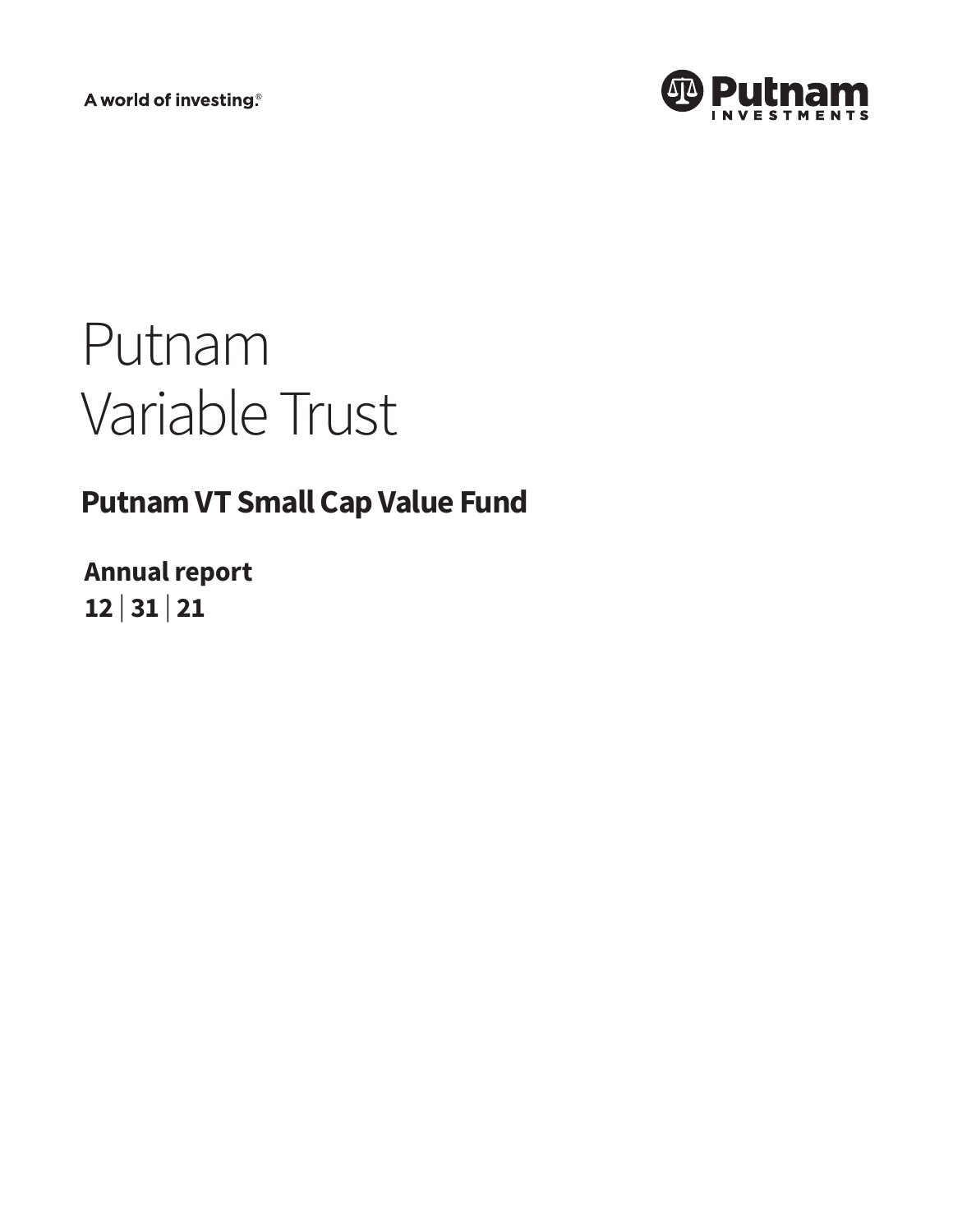## **Message from the Trustees**

February 11, 2022

Dear Shareholder:

In 2021, most areas of the stock market had another above-average year as corporate earnings rose amid rapid gross domestic product growth. Bonds, on the other hand, had a subpar year, with inflation causing concern. Financial markets are now adjusting to a shift in monetary policy, as the U.S. Federal Reserve reduces its bond-purchasing program and considers raising interest rates.

In 2022, the evolving Covid-19 pandemic remains challenging. Still, companies have learned to adapt to unexpected hurdles. Trends in consumer spending, employment, and credit conditions have been encouraging. We believe economic conditions may remain supportive for financial markets this year.

As the economy shifts gears, Putnam's investment professionals will be actively managing your fund and monitoring risks, as the firm has done for more than 80 years.

Thank you for investing with Putnam.

Respectfully yours,

Cobeit V. Keprolds

**Robert L. Reynolds** President and Chief Executive Officer Putnam Investments

Seuth

**Kenneth R. Leibler** Chair, Board of Trustees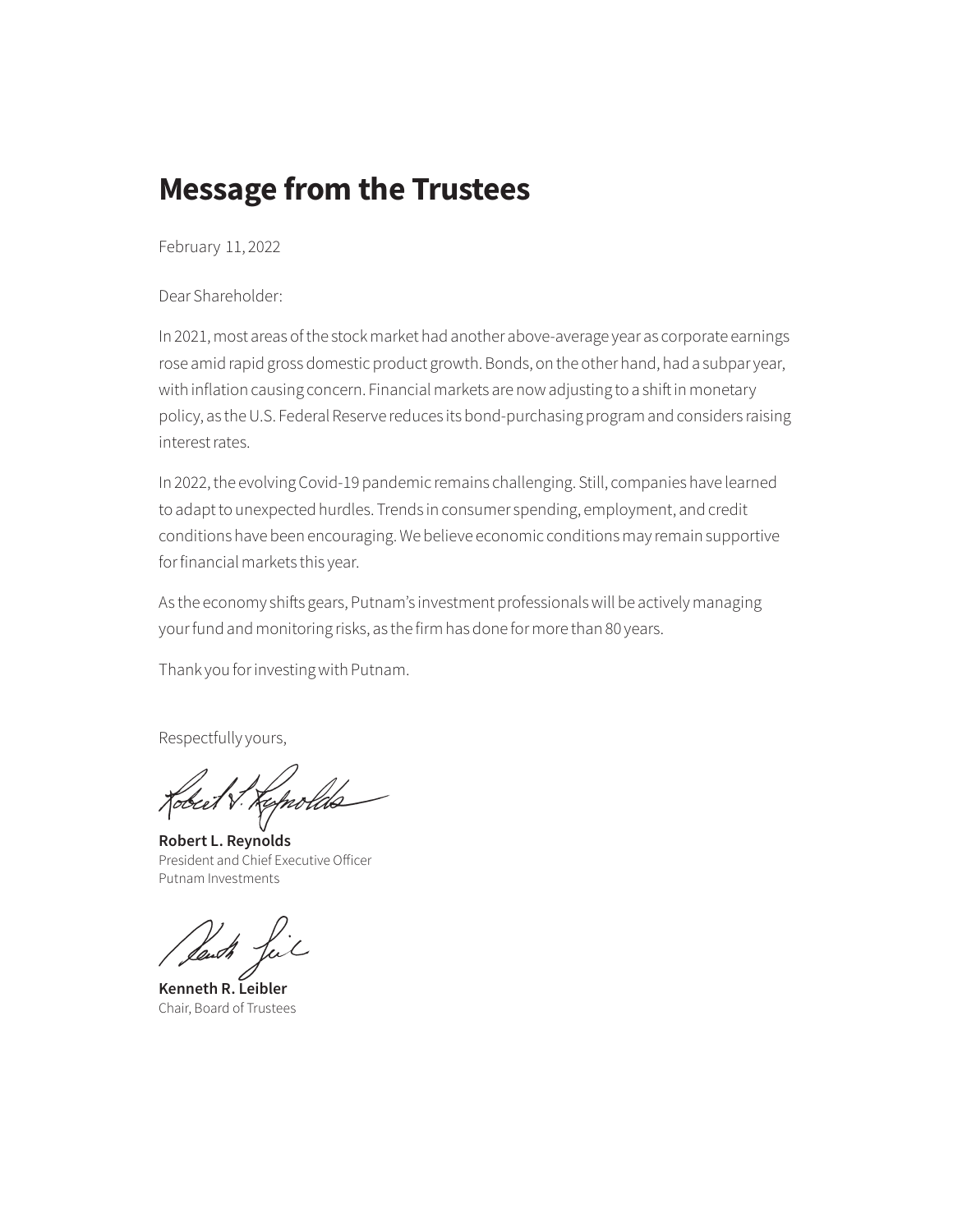### **Investment objective**

Capital appreciation

**Net asset value** December 31, 2021

**Class IA: \$14.16 Class IB: \$13.90**

### **Total return at net asset value (as of 12/31/21)**

|            | Class IA shares | Class IB shares | Russell 2000 |
|------------|-----------------|-----------------|--------------|
|            | (4/30/99)       | (4/30/99)       | Value Index  |
| 1 year     | 40.37%          | 39.90%          | 28.27%       |
| 5 years    | 58.08           | 56.08           | 54.36        |
| Annualized | 9.59            | 9.31            | 9.07         |
| 10 years   | 231.57          | 223.29          | 211.41       |
| Annualized | 12.73           | 12.45           | 12.03        |
| l ife      | 740.18          | 695.53          | 710.81       |
| Annualized | 9.85            | 9.58            | 9.67         |

For a portion of the periods, the fund had expense limitations, without which returns would have been lower.

### **Cumulative total returns of a \$10,000 investment in class IA and class IB shares at net asset value — since 12/31/11**



The Russell 2000® Value Index is an unmanaged index of those companies in the small-cap Russell 2000® Index chosen for their value orientation.

Frank Russell Company is the source and owner of the trademarks, service marks, and copyrights related to the Russell Indexes. Russell® is a trademark of Frank Russell Company.

**Data represent past performance. Past performance does not guarantee future results. More recent returns may be less or more than those shown. Investment return and principal value will fluctuate, and you may have a gain or a loss when you sell your shares. Performance information does not reflect any deduction for taxes a shareholder may owe on fund distributions or on the redemption of fund shares. All total return figures are at net asset value and exclude contract charges and expenses, which are added to the variable annuity contracts to determine total return at unit value. Had these charges and expenses been reflected, performance would have been lower. For more recent performance, contact your variable annuity provider who can provide you with performance that reflects the charges and expenses at your contract level.**

### **Portfolio composition**



Allocations are shown as a percentage of the fund's net assets. Cash and net other assets, if any, represent the market value weights of cash, derivatives, short-term securities, and other unclassified assets in the portfolio. Summary information may differ from the portfolio schedule included in the financial statements due to the inclusion of derivative securities, any interest accruals, the exclusion of as-of trades, if any, the use of different classifications of securities for presentation purposes, and rounding. Holdings and allocations may vary over time.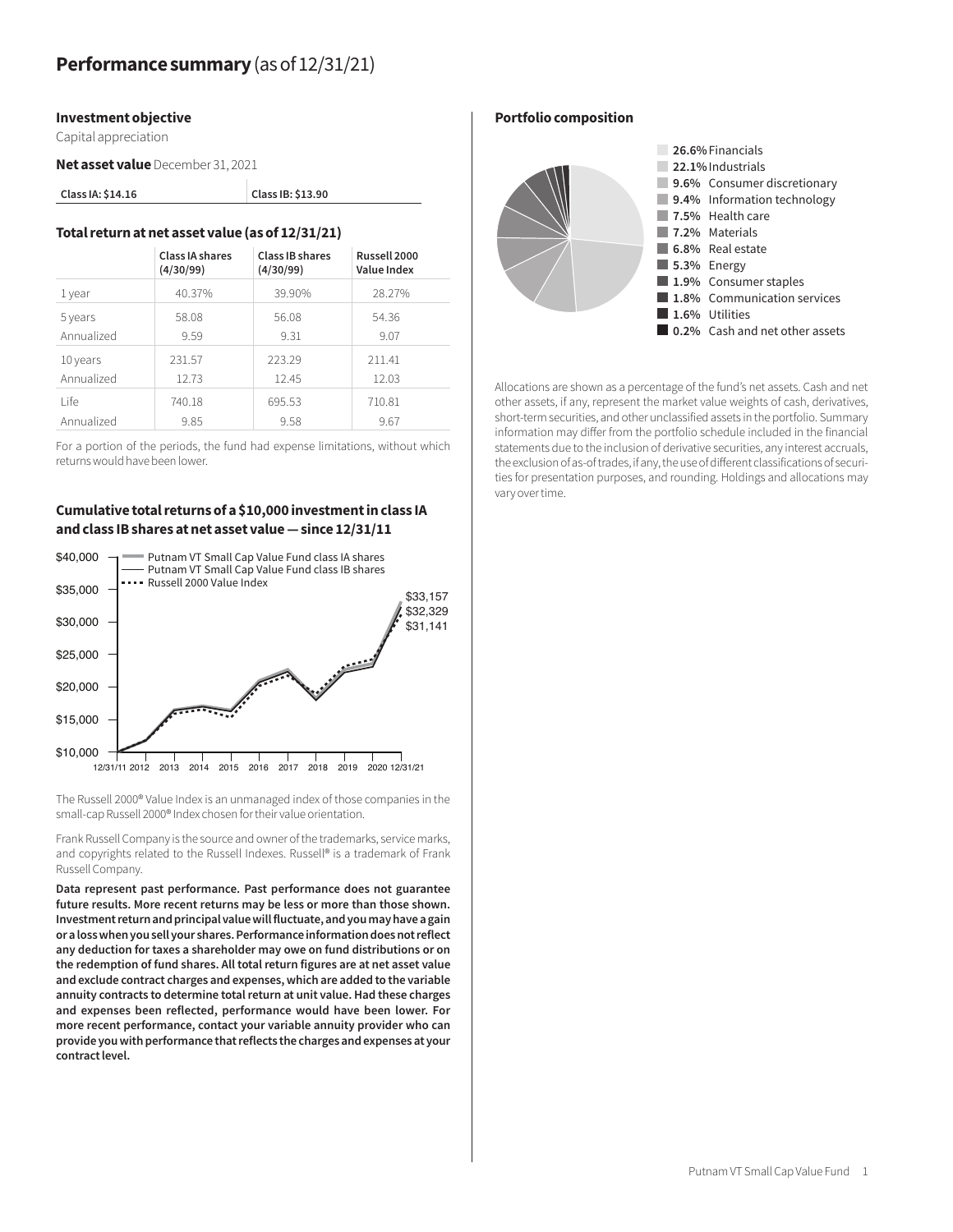### **What was the market like for U.S. small-cap value stocks during the 12-month reporting period ended December 31, 2021?**

Small-cap value stocks were one of the strongest-performing categories within U.S. equities in 2021. The asset class outperformed large-cap value as well as large- and small-cap growth stocks. Given their economic sensitivity, performance was largely driven by expectations for Covid-19 vaccines and a return to a more normal economy, inflation and interest-rate expectations, and a rotation into value investing.

### **How did Putnam VT Small Cap Value Fund perform?**

For the 12-month reporting period, the fund's class IA shares rose 40.37%, strongly outperforming the benchmark Russell 2000 Value Index, which returned 28.27%. Underweight positioning in health care and overweight positioning in materials and energy added to benchmark-relative performance. On the other hand, underweight exposure to real estate and overweight exposure to information technology weighed on relative performance.

### **What were some specific holdings that contributed to performance during the reporting period?**

Magnolia Oil & Gas, which saw increased production from one of its Texas oil fields, was the top performer. Energy was the bestperforming sector in 2021 and benefited from the recovery in oil and gas prices to seven-year highs. Magnolia enjoyed increased free cash flow as a result. Management used profits to actively repurchase its stock and increased its dividend, which boosted the stock price. The fund's second-best-performing holding was Tecnoglass, a leading producer of architectural glass and windows for residential and commercial markets in the southeastern United States. Amid a strong housing market, Tecnoglass has steadily increased its market share and expanded into new markets, attracting increased investor attention. During the period, the company announced strong financial results, which exceeded analyst expectations. With its stock price fully reflecting its potential, in our view, we sold the position at a significant gain in the third quarter to lock in profits.

### **What were some specific holdings that detracted from performance during the reporting period?**

The fund's top detractor was Purple Innovation, a disrupter in the traditional mattress industry with its innovative products, directto-consumer sales, and favorable return policies. The company experienced declining demand that was not consistent with industry trends in addition to supply chain issues. With prospects for the company dimming, in our view, we sold the stock and reallocated the proceeds to more promising opportunities. IBEX Holdings, a leading provider in outsourced voice-based customer service, also struggled. The company serves many of the world's leading retail, e-commerce, fintech, health care, and utility companies. Despite strong fundamental results, the company has reported some volatility in business levels from two of its largest customers. We continued to hold the stock due to what we perceive to be an extremely low valuation and IBEX's longer-term vision and business strategy.

### **What is your outlook as 2022 begins?**

Near term, we believe the recovery is likely to be influenced by the state of the pandemic as well as supply chain issues that many companies have been facing. We expect both issues to ease in the coming months. Inflation may persist longer than many think. While the possibility of interest-rate increases by the Federal Reserve later in 2022 could cause volatility in the stock market, we believe any initial rate increases will not derail the economy and are already priced into stocks. In this environment, the fund is positioned with an emphasis on better-quality companies and economically sensitive cyclical stocks.

*The views expressed in this report are exclusively those of Putnam Management and are subject to change. They are not meant as investment advice. Please note that the holdings discussed in this report may not have been held by the fund for the entire period. Portfolio composition is subject to review in accordance with the fund's investment strategy and may vary in the future.*

Frank Russell Company is the source and owner of the trademarks, service marks, and copyrights related to the Russell Indexes. Russell® is a trademark of Frank Russell Company.

**Consider these risks before investing:** Investments in small and/ or midsize companies increase the risk of greater price fluctuations. Value stocks may fail to rebound, and the market may not favor value-style investing.

The value of investments in the fund's portfolio may fall or fail to rise over extended periods of time for a variety of reasons, including general economic, political, or financial market conditions; investor sentiment and market perceptions; government actions; geopolitical events or changes; and factors related to a specific issuer, geography, industry, or sector. These and other factors may lead to increased volatility and reduced liquidity in the fund's portfolio holdings. These risks are generally greater for small and midsize companies. From time to time, the fund may invest a significant portion of its assets in companies in one or more related industries or sectors, which would make the fund more vulnerable to adverse developments affecting those industries or sectors.

Our investment techniques, analyses, and judgments may not produce the outcome we intend. The investments we select for the fund may not perform as well as other securities that we do not select for the fund. We, or the fund's other service providers, may experience disruptions or operating errors that could have a negative effect on the fund. You can lose money by investing in the fund.

### **Your fund's manager**



Portfolio Manager **Michael C. Petro, CFA,** joined Putnam in 2002 and has been in the investment industry since 1999.

Your fund's manager also manages other accounts advised by Putnam Management or an affiliate, including retail mutual fund counterparts to the funds in Putnam Variable Trust.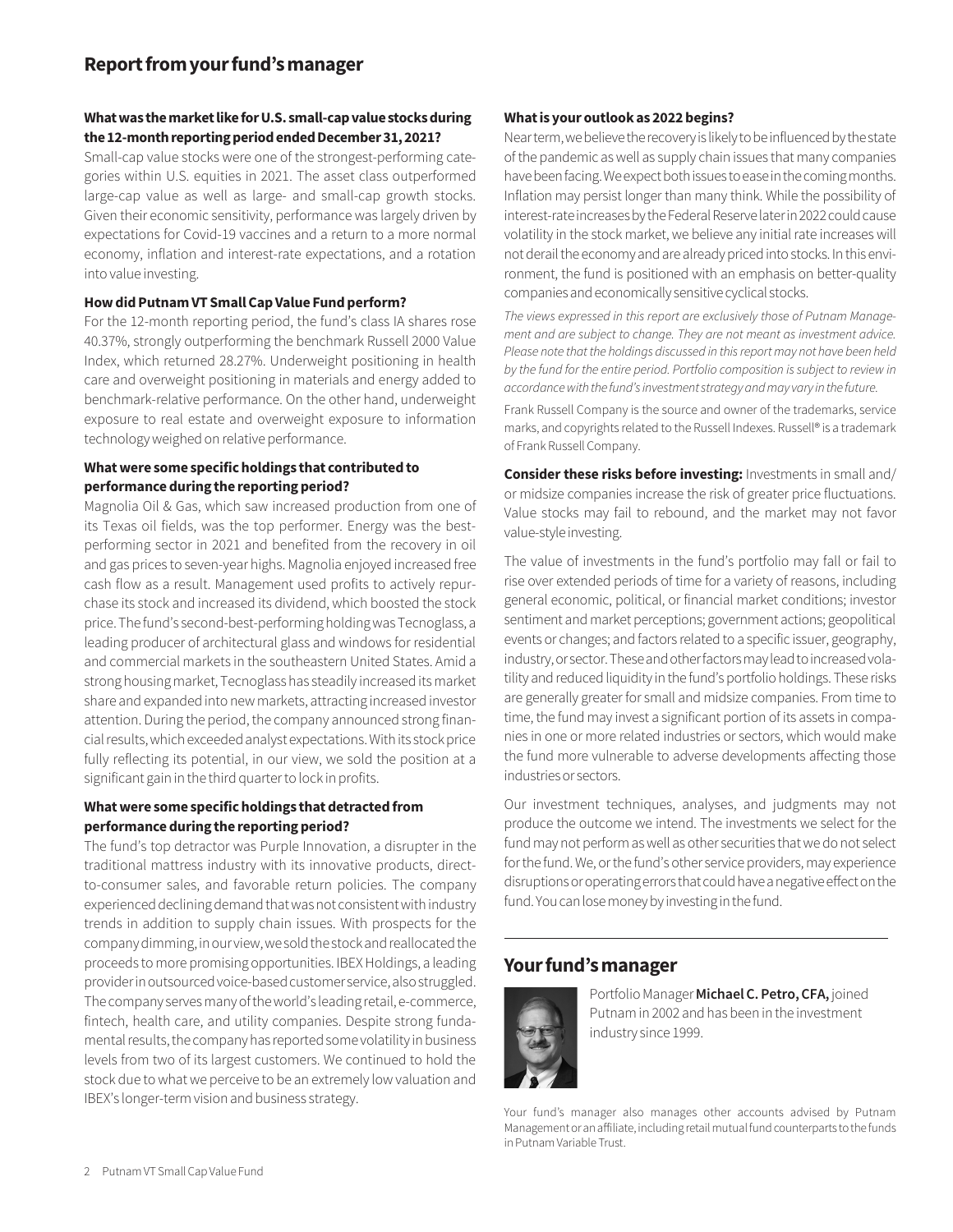### **Understanding your fund's expenses**

*As an investor in a variable annuity product that invests in a registered investment company, you pay ongoing expenses, such as management fees, distribution fees (12b-1 fees), and other expenses. Using the following information, you can estimate how these expenses affect your investment and compare them with the expenses of other funds. You may also pay one-time transaction expenses, which are not shown in this section and would result in higher total expenses. Charges and*  expenses at the insurance company separate account level are not *reflected. For more information, see your fund's prospectus or talk to your financial representative.*

### **Review your fund's expenses**

The two left-hand columns of the Expenses per \$1,000 table show the expenses you would have paid on a \$1,000 investment in your fund from 7/1/21 to 12/31/21. They also show how much a \$1,000 investment would be worth at the close of the period, *assuming actual returns and expenses*. To estimate the ongoing expenses you paid over the period, divide your account value by \$1,000, then multiply the result by the number in the first line for the class of shares you own.

### **Compare your fund's expenses with those of other funds**

The two right-hand columns of the Expenses per \$1,000 table show your fund's expenses based on a \$1,000 investment, assuming a hypothetical 5% annualized return. You can use this information to compare the ongoing expenses (but not transaction expenses or total costs) of investing in the fund with those of other funds. All shareholder reports of mutual funds and funds serving as variable annuity vehicles will provide this information to help you make this comparison. Please note that you cannot use this information to estimate your actual ending account balance and expenses paid during the period.

### **Expense ratios**

|                                                                       | Class IA | Class IB |
|-----------------------------------------------------------------------|----------|----------|
| Total annual operating expenses for the fiscal<br>year ended 12/31/20 | 1.15%    | 1.40%    |
| Annualized expense ratio for the six-month<br>period ended 12/31/21*  | 0.75%    | 1.00%    |

Fiscal year expense information in this table is taken from the most recent prospectus, is subject to change, and may differ from that shown for the annualized expense ratio and in the financial highlights of this report.

Prospectus expense information also includes the impact of acquired fund fees and expenses of 0.35%, which is not included in the financial highlights or annualized expense ratios. Expenses are shown as a percentage of average net assets.

 \*For the fund's most recent fiscal half year; may differ from expense ratios based on one-year data in the financial highlights.

### **Expenses per \$1,000**

|                                     | Expenses and value for a<br>\$1,000 investment, assuming<br>actual returns for the<br>6 months ended 12/31/21 |            | Expenses and value for a<br>\$1,000 investment, assuming<br>return for the 6 months<br>ended 12/31/21 | a hypothetical 5% annualized |
|-------------------------------------|---------------------------------------------------------------------------------------------------------------|------------|-------------------------------------------------------------------------------------------------------|------------------------------|
|                                     | Class IA                                                                                                      | Class IB   | Class IA                                                                                              | Class IB                     |
| Expenses paid<br>per \$1,000*†      | \$3.85                                                                                                        | \$5.13     | \$3.82                                                                                                | \$5.09                       |
| Ending value<br>(after<br>expenses) | \$1,037.40                                                                                                    | \$1,035.80 | \$1,021.42                                                                                            | \$1,020.16                   |

\*Expenses for each share class are calculated using the fund's annualized expense ratio for each class, which represents the ongoing expenses as a percentage of average net assets for the six months ended 12/31/21. The expense ratio may differ for each share class.

†Expenses based on actual returns are calculated by multiplying the expense ratio by the average account value for the period; then multiplying the result by the number of days in the period (184); and then dividing that result by the number of days in the year (365). Expenses based on a hypothetical 5% return are calculated by multiplying the expense ratio by the average account value for the six-month period; then multiplying the result by the number of days in the six-month period (184); and then dividing that result by the number of days in the year (365).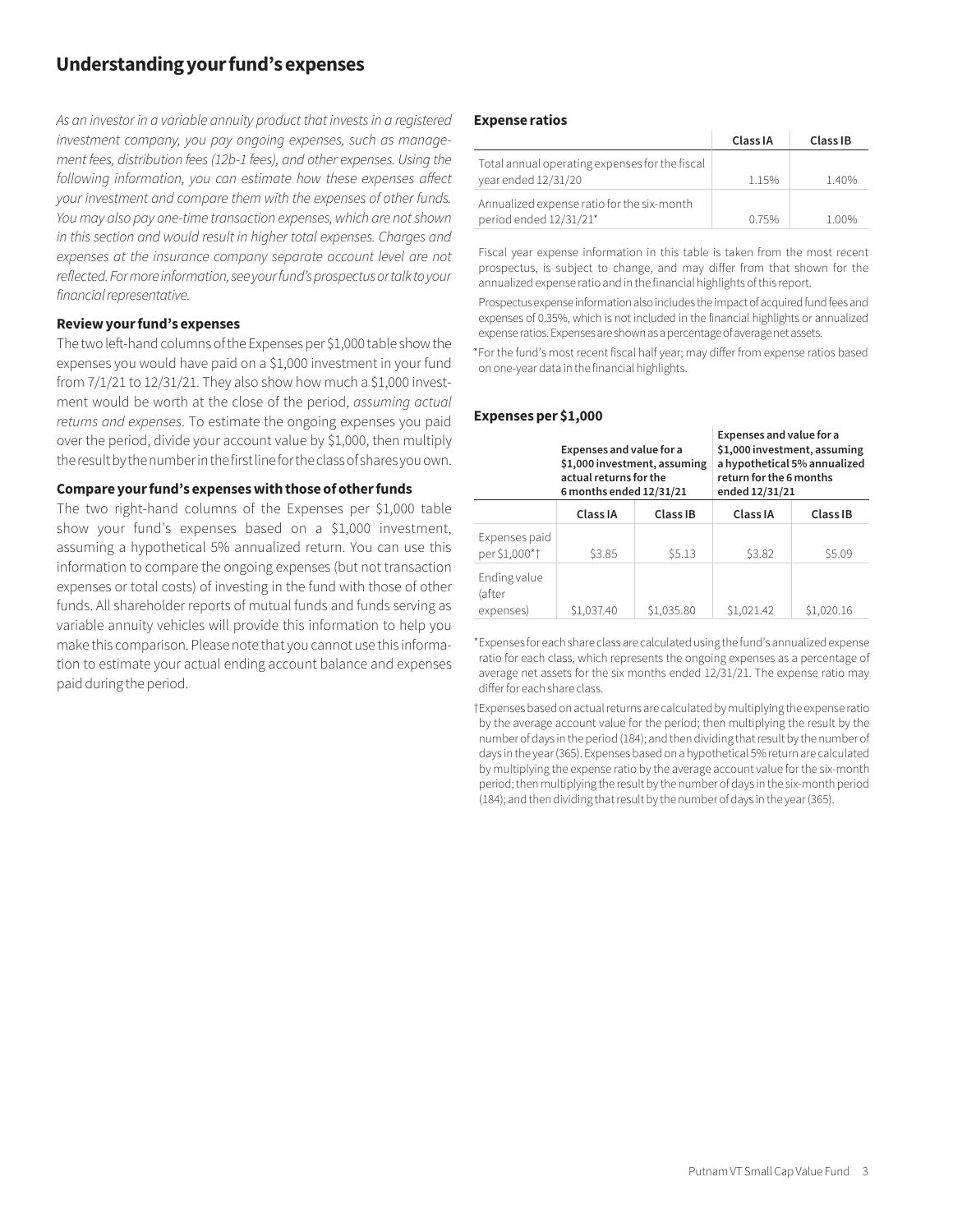### **Report of Independent Registered Public Accounting Firm**

To the Board of Trustees of Putnam Variable Trust and Shareholders of Putnam VT Small Cap Value Fund:

### *Opinion on the Financial Statements*

We have audited the accompanying statement of assets and liabilities, including the fund's portfolio, of Putnam VT Small Cap Value Fund (one of the funds constituting Putnam Variable Trust, referred to hereafter as the "Fund") as of December 31, 2021, the related statement of operations for the year ended December 31, 2021, the statement of changes in net assets for each of the two years in the period ended December 31, 2021, including the related notes, and the financial highlights for each of the five years in the period ended December 31, 2021 (collectively referred to as the "financial statements"). In our opinion, the financial statements present fairly, in all material respects, the financial position of the Fund as of December 31, 2021, the results of its operations for the year then ended, the changes in its net assets for each of the two years in the period ended December 31, 2021 and the financial highlights for each of the five years in the period ended December 31, 2021 in conformity with accounting principles generally accepted in the United States of America.

### *Basis for Opinion*

These financial statements are the responsibility of the Fund's management. Our responsibility is to express an opinion on the Fund's financial statements based on our audits. We are a public accounting firm registered with the Public Company Accounting Oversight Board (United States) ("PCAOB") and are required to be independent with respect to the Fund in accordance with the U.S. federal securities laws and the applicable rules and regulations of the Securities and Exchange Commission and the PCAOB.

We conducted our audits of these financial statements in accordance with the standards of the PCAOB. Those standards require that we plan and perform the audit to obtain reasonable assurance about whether the financial statements are free of material misstatement, whether due to error or fraud.

Our audits included performing procedures to assess the risks of material misstatement of the financial statements, whether due to error or fraud, and performing procedures that respond to those risks. Such procedures included examining, on a test basis, evidence regarding the amounts and disclosures in the financial statements. Our audits also included evaluating the accounting principles used and significant estimates made by management, as well as evaluating the overall presentation of the financial statements. Our procedures included confirmation of securities owned as of December 31, 2021 by correspondence with the custodian, transfer agent and brokers; when replies were not received from brokers, we performed other auditing procedures. We believe that our audits provide a reasonable basis for our opinion.

PricewaterhouseCoopers LLP Boston, Massachusetts February 11, 2022

We have served as the auditor of one or more investment companies in the Putnam Investments family of funds since at least 1957. We have not been able to determine the specific year we began serving as auditor.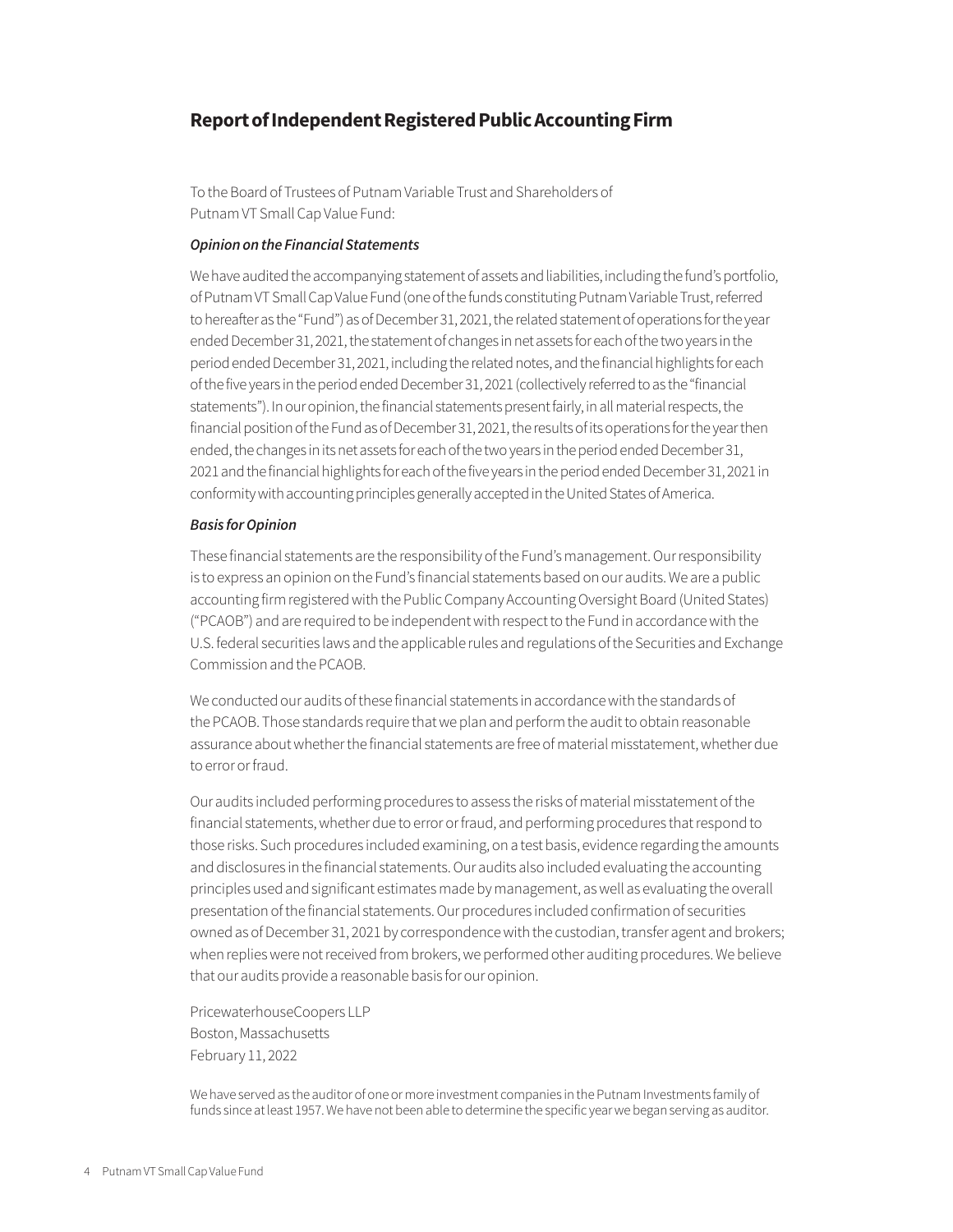### **The fund's portfolio** 12/31/21

| COMMON STOCKS (97.3%)*                                        | <b>Shares</b> | Value      |
|---------------------------------------------------------------|---------------|------------|
| Aerospace and defense (2.3%)                                  |               |            |
| Aerojet Rocketdyne Holdings, Inc.                             | 18,800        | \$879,088  |
| Maxar Technologies, Inc. S                                    | 40,800        | 1,204,824  |
| Vectrus, Inc. †                                               | 28,358        | 1,297,946  |
|                                                               |               | 3,381,858  |
| Air freight and logistics (0.9%)<br>Radiant Logistics, Inc. 1 | 182,080       | 1,327,363  |
|                                                               |               | 1,327,363  |
| Airlines (1.5%)                                               |               |            |
| Allegiant Travel Co. 1                                        | 6,220         | 1,163,389  |
| Sun Country Airlines Holdings, Inc. 1                         | 37,105        | 1,011,111  |
| Auto components (0.7%)                                        |               | 2,174,500  |
| Patrick Industries, Inc.                                      | 13,151        | 1,061,154  |
|                                                               |               | 1,061,154  |
| Banks (17.7%)                                                 |               |            |
| Ameris Bancorp                                                | 28,460        | 1,413,893  |
| Bancorp, Inc. (The) †                                         | 51,840        | 1,312,070  |
| Berkshire Hills Bancorp, Inc.                                 | 42,520        | 1,208,844  |
| Coastal Financial Corp./WA +                                  | 28,363        | 1,435,735  |
| ConnectOne Bancorp, Inc.                                      | 46,209        | 1,511,496  |
| CrossFirst Bankshares, Inc. †                                 | 93,840        | 1,464,842  |
| Equity Bancshares, Inc. Class A                               | 30,100        | 1,021,293  |
| First Bancshares, Inc. (The)                                  | 27,380        | 1,057,416  |
| First Foundation, Inc.                                        | 45,200        | 1,123,672  |
| Five Star Bancorp                                             | 51,518        | 1,545,540  |
| Lakeland Bancorp, Inc.                                        | 78,260        | 1,486,157  |
| Metropolitan Bank Holding Corp. 1                             | 13,584        | 1,447,104  |
| OFG Bancorp (Puerto Rico)                                     | 58,800        | 1,561,728  |
| Origin Bancorp, Inc.                                          | 27,600        | 1,184,592  |
| Preferred Bank                                                | 18,860        | 1,353,959  |
| Professional Holding Corp. Class A +                          | 40,989        | 785,349    |
| QCR Holdings, Inc.                                            | 21,478        | 1,202,768  |
| Southern First Bancshares, Inc. 1                             | 18,944        | 1,183,811  |
| UMB Financial Corp.                                           | 12,000        | 1,273,320  |
| Univest Financial Corp.                                       | 47,120        | 1,409,830  |
|                                                               |               | 25,983,419 |
| Building products (0.9%)<br>Quanex Building Products Corp.    | 52,886        | 1,310,515  |
|                                                               |               | 1,310,515  |
| Chemicals (2.1%)                                              |               |            |
| Olin Corp.                                                    | 24,980        | 1,436,850  |
| Tronox Holdings PLC Class A (United Kingdom)                  | 69,500        | 1,670,085  |
| Commercial services and supplies (4.5%)                       |               | 3,106,935  |
| ACCO Brands Corp.                                             | 180,400       | 1,490,104  |
| Aris Water Solution, Inc. Class A +                           | 107,947       | 1,397,914  |
| Clean Harbors, Inc. 1                                         | 13,740        | 1,370,840  |
| Deluxe Corp.                                                  | 37,700        | 1,210,547  |
| MillerKnoll, Inc.                                             | 30,500        | 1,195,295  |
|                                                               |               | 6,664,700  |
| Communications equipment (0.8%)                               |               |            |
| Ribbon Communications, Inc. 1                                 | 189,400       | 1,145,870  |
| Construction and engineering (2.4%)                           |               | 1,145,870  |
| APi Group Corp. 144A                                          | 28,600        | 737,022    |
| Sterling Construction Co., Inc. 1                             | 41,957        | 1,103,469  |
| WillScot Mobile Mini Holdings Corp. 1                         | 42,392        | 1,731,289  |
|                                                               |               | 3,571,780  |

| COMMON STOCKS (97.3%)* cont.                             | <b>Shares</b> | Value                  |
|----------------------------------------------------------|---------------|------------------------|
| Containers and packaging (0.9%)                          |               |                        |
| Silgan Holdings, Inc.                                    | 29,638        | \$1,269,692            |
|                                                          |               | 1,269,692              |
| Diversified consumer services (1.2%)                     |               |                        |
| Universal Technical Institute, Inc.                      | 215,405       | 1,684,467              |
|                                                          |               | 1,684,467              |
| Electrical equipment (1.7%)                              |               |                        |
| LSI Industries, Inc.                                     | 158,700       | 1,088,682              |
| nVent Electric PLC (United Kingdom)                      | 35,800        | 1,360,400              |
|                                                          |               | 2,449,082              |
| Electronic equipment, instruments, and components (0.9%) |               |                        |
| Jabil, Inc.                                              | 18,827        | 1,324,479              |
|                                                          |               | 1,324,479              |
| Energy equipment and services (1.0%)                     |               |                        |
| Newpark Resources, Inc. 1                                | 514,137       | 1,511,563              |
|                                                          |               | 1,511,563              |
| Entertainment (1.0%)                                     |               |                        |
| Lions Gate Entertainment Corp. Class A   S               | 92,284        | 1,535,606              |
| Equity real estate investment trusts (REITs) (6.7%)      |               | 1,535,606              |
| Alpine Income Property Trust, Inc. R                     | 72,152        | 1,445,926              |
| Apple Hospitality REIT, Inc. R                           | 82,400        | 1,330,760              |
| Diversified Healthcare Trust <sup>R</sup>                | 384,828       | 1,189,119              |
| EPR Properties R                                         | 26,460        |                        |
| Global Medical REIT, Inc. R                              |               | 1,256,585<br>1,246,760 |
|                                                          | 70,240        |                        |
| RLJ Lodging Trust <sup>R</sup>                           | 84,640        | 1,179,035              |
| Spirit Realty Capital, Inc. R                            | 22,159        | 1,067,842              |
| Xenia Hotels & Resorts, Inc. 1 R                         | 64,980        | 1,176,788              |
| Food and staples retail (0.9%)                           |               | 9,892,815              |
| Andersons, Inc. (The)                                    | 34,400        | 1,331,624              |
|                                                          |               | 1,331,624              |
| Gas utilities (0.8%)                                     |               |                        |
| ONE Gas, Inc.                                            | 14,700        | 1,140,573              |
|                                                          |               | 1,140,573              |
| Health-care equipment and supplies (1.0%)                |               |                        |
| Lantheus Holdings, Inc. 1                                | 49,640        | 1,434,100              |
|                                                          |               | 1,434,100              |
| Health-care providers and services (5.5%)                |               |                        |
| Acadia Healthcare Co., Inc. 1                            | 26,205        | 1,590,644              |
| Aveanna Healthcare Holdings, Inc. 1                      | 192,800       | 1,426,720              |
| Brookdale Senior Living, Inc. 1                          | 249,046       | 1,285,077              |
| Option Care Health, Inc. 1                               | 48,000        | 1,365,120              |
| RadNet, Inc. †                                           | 37,220        | 1,120,694              |
| Tivity Health, Inc. †                                    | 49,140        | 1,299,261              |
|                                                          |               | 8,087,516              |
| Hotels, restaurants, and leisure (0.7%)                  |               |                        |
| Brinker International, Inc. † S                          | 27,700        | 1,013,543              |
|                                                          |               | 1,013,543              |
| Household durables (0.6%)                                |               |                        |
| Hooker Furniture Corp.                                   | 36,200        | 842,736                |
| Insurance (1.8%)                                         |               | 842,736                |
| Argo Group International Holdings,                       |               |                        |
| Ltd. (Bermuda)                                           | 25,960        | 1,508,536              |
|                                                          |               |                        |
| Heritage Insurance Holdings, Inc.                        | 181,180       | 1,065,338              |
| Interactive media and services (0.7%)                    |               | 2,573,874              |
| Ziff Davis, Inc. $\dagger$ S                             | 9,500         | 1,053,170              |
|                                                          |               | 1,053,170              |
| Internet and direct marketing retail (0.7%)              |               |                        |
| RumbleON, Inc. Class B   \$                              | 25,500        | 1,058,760              |
|                                                          |               | 1,058,760              |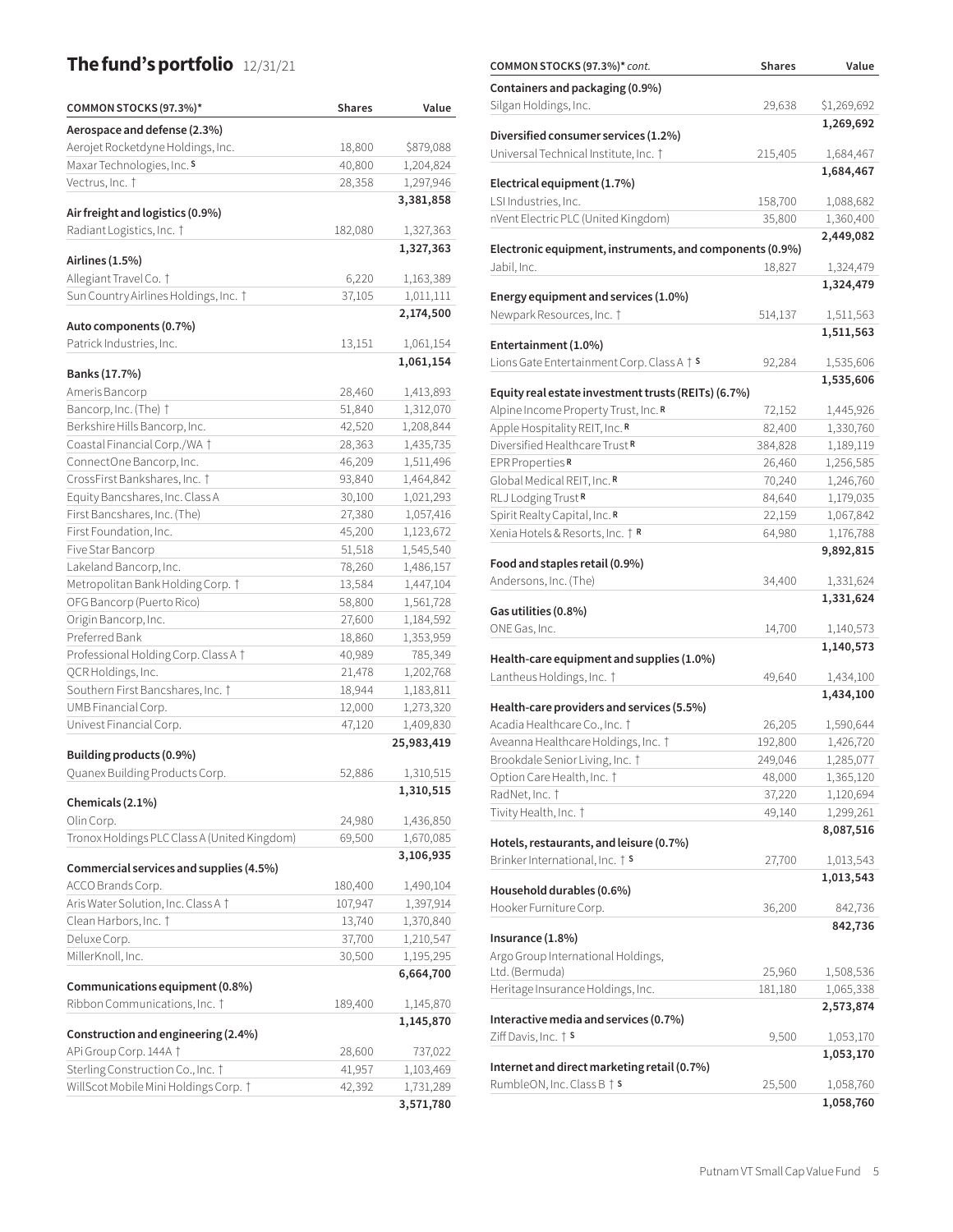| COMMON STOCKS (97.3%)* cont.                          | <b>Shares</b> | Value                  |
|-------------------------------------------------------|---------------|------------------------|
| IT Services (3.8%)                                    |               |                        |
| Hackett Group, Inc. (The)                             | 91,100        | \$1,870,283            |
| IBEX, Ltd. †                                          | 83,590        | 1,077,475              |
| Limelight Networks, Inc. 1                            | 383,500       | 1,315,405              |
| Unisys Corp. †                                        | 60,040        | 1,235,023              |
|                                                       |               | 5,498,186              |
| Leisure products (1.8%)                               |               |                        |
| Vista Outdoor, Inc. 1                                 | 57,068        | 2,629,123              |
| Machinery (3.3%)                                      |               | 2,629,123              |
| Columbus McKinnon Corp./NY                            | 27,559        | 1,274,879              |
| Crane Co.                                             | 14,040        | 1,428,289              |
| Hillenbrand, Inc.                                     | 18,100        | 941,019                |
| Mayville Engineering Co., Inc. 1                      | 79,616        | 1,187,075              |
|                                                       |               | 4,831,262              |
| Metals and mining (4.1%)                              |               |                        |
| Alamos Gold, Inc. Class A (Canada) S                  | 139,880       | 1,075,677              |
| Commercial Metals Co.                                 | 38,300        | 1,389,907              |
| Ferroglobe Representation & Warranty                  |               |                        |
| Insurance Trust †                                     | 102,740       |                        |
| Haynes International, Inc.                            | 34,256        | 1,381,544              |
| Major Drilling Group International, Inc.              |               |                        |
| (Canada) †                                            | 242,480       | 1,583,371              |
| Olympic Steel, Inc.                                   | 26,597        | 625,030                |
| Mortgage real estate investment trusts (REITs) (2.1%) |               | 6,055,529              |
| Ladder Capital Corp. R                                | 130,212       | 1,561,242              |
| New Residential Investment Corp. R                    | 142,380       | 1,524,890              |
|                                                       |               | 3,086,132              |
| Multi-utilities (0.8%)                                |               |                        |
| Unitil Corp.                                          | 25,280        | 1,162,627              |
| Multiline retail (1.1%)                               |               | 1,162,627              |
| Franchise Group, Inc.                                 | 31,339        | 1,634,642              |
|                                                       |               | 1,634,642              |
| Oil, gas, and consumable fuels (4.2%)                 |               |                        |
| CNX Resources Corp. <sup>†</sup>                      | 117,420       | 1,614,525              |
| Magnolia Oil & Gas Corp. Class AS                     | 118,785       | 2,241,473              |
| SM Energy Co.                                         | 80,340        | 2,368,423              |
|                                                       |               | 6,224,421              |
| Pharmaceuticals (1.0%)                                |               |                        |
| Antares Pharma, Inc. †                                | 315,120       | 1,124,978              |
| Atea Pharmaceuticals, Inc. <sup>†</sup> S             | 38,471        | 343,931                |
| Professional services (1.2%)                          |               | 1,468,909              |
| ICF International, Inc.                               |               |                        |
|                                                       | 16,540        | 1,696,177<br>1,696,177 |
| Semiconductors and semiconductor equipment (2.0%)     |               |                        |
| Photronics, Inc. †                                    | 79,380        | 1,496,313              |
| Rambus, Inc. †                                        | 48,240        | 1,417,774              |
|                                                       |               | 2,914,087              |
| Software (1.0%)                                       |               |                        |
| Verra Mobility Corp. †                                | 93,838        | 1,447,920              |
|                                                       |               | 1,447,920              |
| Specialty retail (1.6%)                               |               |                        |
| Citi Trends, Inc. †                                   | 14,177        | 1,343,271              |
| Zumiez, Inc. †                                        | 19,580        | 939,644                |
|                                                       |               | 2,282,915              |

| COMMON STOCKS (97.3%)* cont.                         | <b>Shares</b> | Value         |
|------------------------------------------------------|---------------|---------------|
| Technology hardware, storage, and peripherals (0.9%) |               |               |
| Super Micro Computer, Inc. 1                         | 30,700        | \$1,349,265   |
|                                                      |               | 1,349,265     |
| Textiles, apparel, and luxury goods (1.2%)           |               |               |
| Unifi, Inc. †                                        | 76,564        | 1,772,457     |
| Thrifts and mortgage finance (3.0%)                  |               | 1,772,457     |
| Bridgewater Bancshares, Inc. 1                       | 70,180        | 1,241,484     |
| Premier Financial Corp.                              | 44,546        | 1,376,917     |
| Walker & Dunlop, Inc.                                | 11,640        | 1,756,243     |
|                                                      |               | 4,374,644     |
| Tobacco (1.0%)                                       |               |               |
| Turning Point Brands, Inc. S                         | 39,100        | 1,477,198     |
| Trading companies and distributors (3.3%)            |               | 1,477,198     |
| Custom Truck One Source, Inc. †                      | 166,400       | 1,331,200     |
| Karat Packaging, Inc. †                              | 44,102        | 891,301       |
| MRC Global, Inc. †                                   | 178,520       | 1,228,218     |
| Titan Machinery, Inc. 1                              | 41,320        | 1,392,071     |
|                                                      |               | 4,842,790     |
| Total common stocks (cost \$118,210,225)             |               | \$142,679,978 |
| INVESTMENT COMPANIES (2.0%)*                         | <b>Shares</b> | Value         |
| PennantPark Investment Corp.                         | 201,280       | \$1,394,870   |
| Saratoga Investment Corp.                            | 7,460         | 219,175       |
| Trinity Capital, Inc.                                | 76,465        | 1,344,255     |
| Total investment companies (cost \$2,429,351)        |               | \$2,958,300   |
| SHORT-TERM INVESTMENTS (5.6%)*                       | <b>Shares</b> | Value         |
| Putnam Cash Collateral Pool, LLC 0.12% d             | 7,233,470     | \$7,233,470   |
| Putnam Short Term Investment Fund                    |               |               |
| Class P 0.13%L                                       | 1,014,103     | 1,014,103     |
| Total short-term investments (cost \$8,247,573)      |               | \$8,247,573   |
| Total investments (cost \$128,887,149)               |               | \$153,885,851 |

#### **Notes to the fund's portfolio**

Unless noted otherwise, the notes to the fund's portfolio are for the close of the fund's reporting period, which ran from January 1, 2021 through December 31, 2021 (the reporting period). Within the following notes to the portfolio, references to "Putnam Management" represent Putnam Investment Management, LLC, the fund's manager, an indirect whollyowned subsidiary of Putnam Investments, LLC and references to "ASC 820" represent Accounting Standards Codification 820 *Fair Value Measurements and Disclosures*.

- \* Percentages indicated are based on net assets of \$146,622,694.
- † This security is non-income-producing.
- **<sup>d</sup>** Affiliated company. See Notes 1 and 5 to the financial statements regarding securities lending. The rate quoted in the security description is the annualized 7-day yield of the fund at the close of the reporting period.
- **<sup>L</sup>** Affiliated company (Note 5). The rate quoted in the security description is the annualized 7-day yield of the fund at the close of the reporting period.
- **<sup>R</sup>** Real Estate Investment Trust.
- **<sup>S</sup>** Security on loan, in part or in entirety, at the close of the reporting period (Note 1).

144A after the name of an issuer represents securities exempt from registration under Rule 144A of the Securities Act of 1933, as amended. These securities may be resold in transactions exempt from registration, normally to qualified institutional buyers.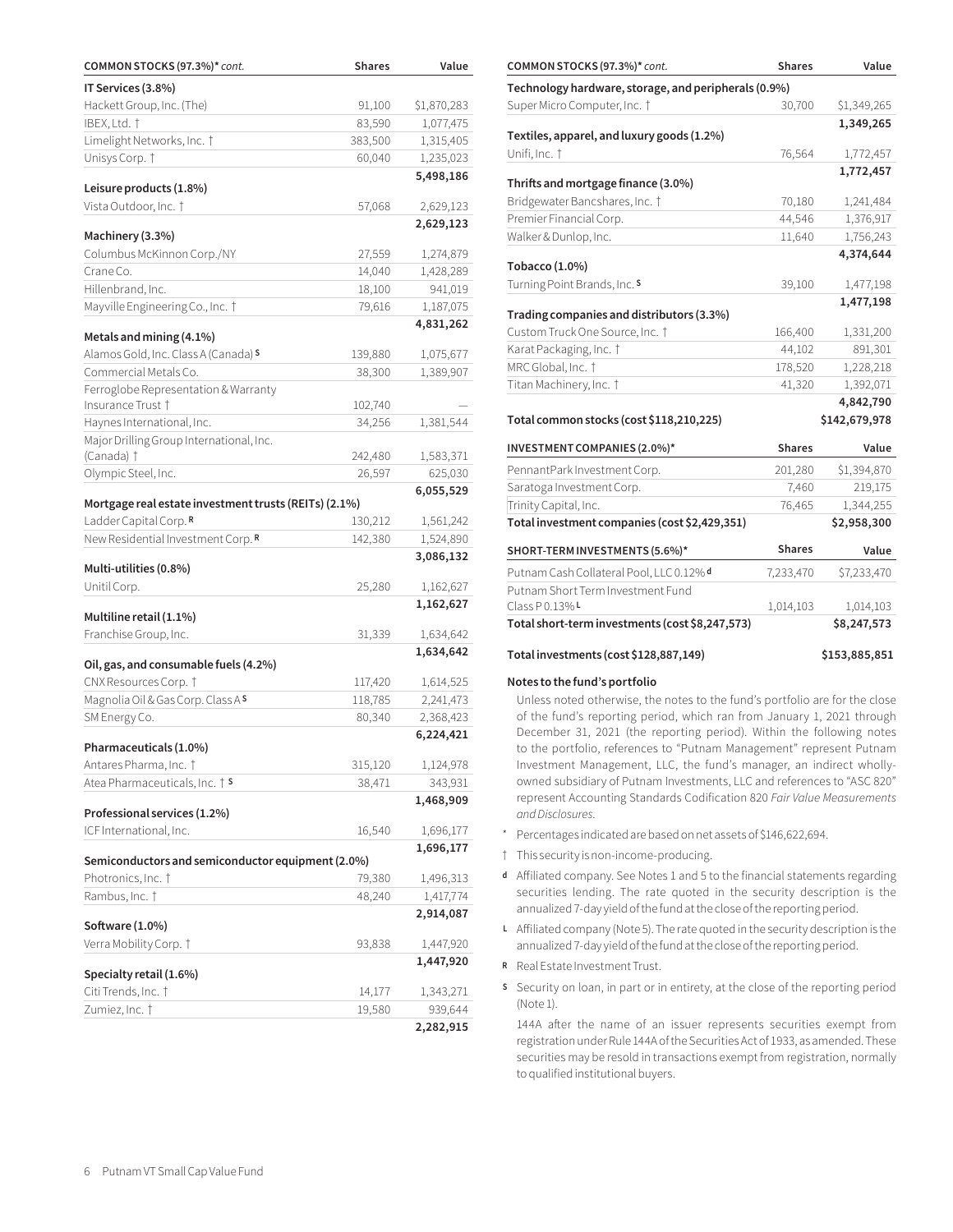ASC 820 establishes a three-level hierarchy for disclosure of fair value measurements. The valuation hierarchy is based upon the transparency of inputs to the valuation of the fund's investments. The three levels are defined as follows:

Level 1: Valuations based on quoted prices for identical securities in active markets.

Level 2: Valuations based on quoted prices in markets that are not active or for which all significant inputs are observable, either directly or indirectly.

Level 3: Valuations based on inputs that are unobservable and significant to the fair value measurement.

The following is a summary of the inputs used to value the fund's net assets as of the close of the reporting period:

|                            | <b>Valuation inputs</b> |                          |         |
|----------------------------|-------------------------|--------------------------|---------|
| Investments in securities: | Level 1                 | Level 2                  | Level 3 |
| Common stocks*:            |                         |                          |         |
| Communication services     | \$2,588,776             | $S-$                     | $s-$    |
| Consumer discretionary     | 13,979,797              | $\overline{\phantom{0}}$ |         |
| Consumer staples           | 2,808,822               |                          |         |
| Energy                     | 7,735,984               |                          |         |
| Financials                 | 36,018,069              |                          |         |
| Health care                | 10,990,525              | --                       |         |
| Industrials                | 32,250,027              | --                       |         |
| Information technology     | 13,679,807              | -                        |         |
| Materials                  | 10,432,156              |                          |         |
| Real estate                | 9,892,815               | $\overline{\phantom{0}}$ |         |
| <b>Utilities</b>           | 2,303,200               |                          |         |
| <b>Total common stocks</b> | 142,679,978             | -                        |         |
| Investment companies       | 2,958,300               |                          |         |
| Short-term investments     |                         | 8,247,573                |         |
| <b>Totals by level</b>     | \$145,638,278           | \$8,247,573              | \$—     |

\* Common stock classifications are presented at the sector level, which may differ from the fund's portfolio presentation.

At the start and close of the reporting period, Level 3 investments in securities represented less than 1% of the fund's net assets and were not considered a significant portion of the fund's portfolio.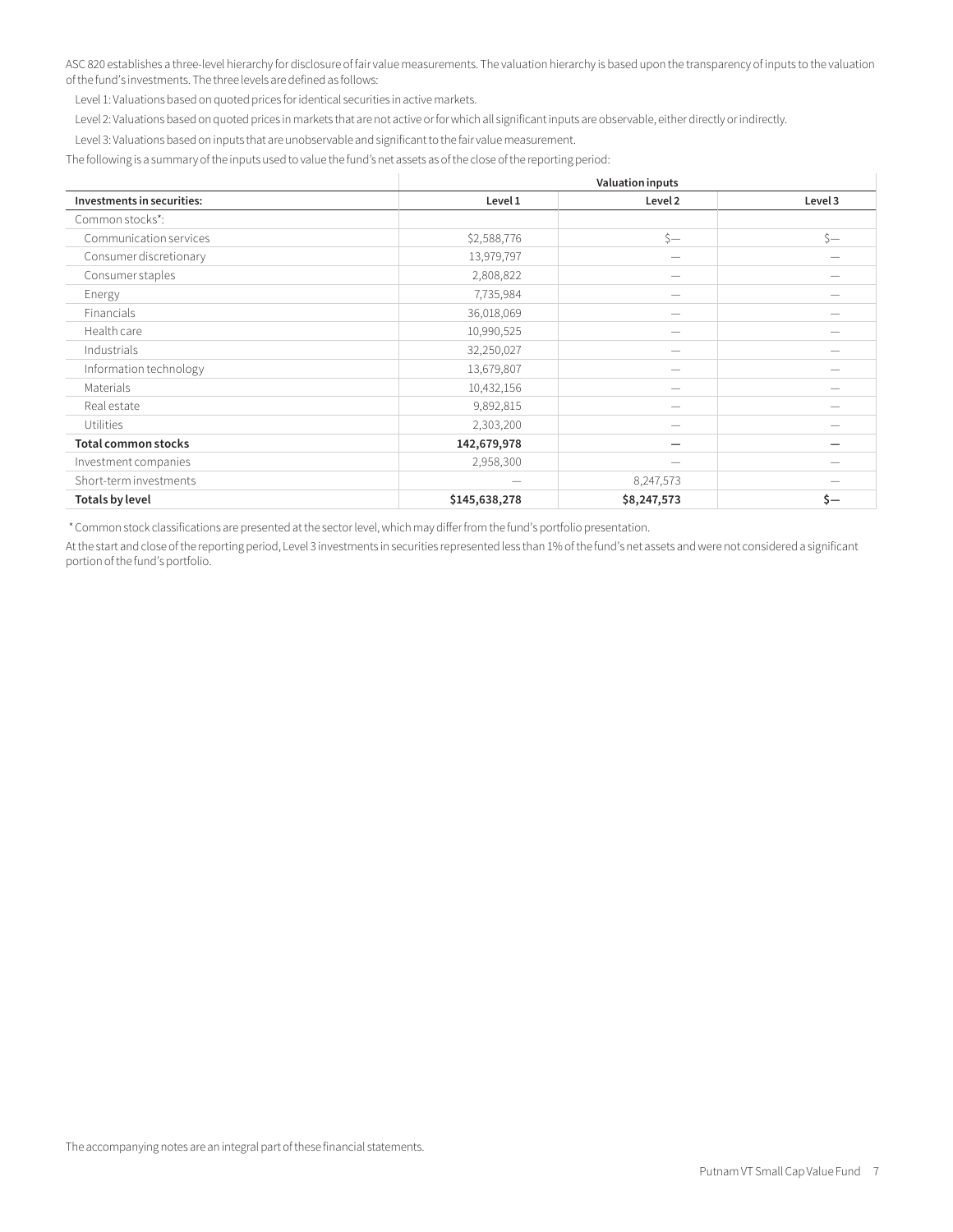### **Statement of assets and liabilities**

12/31/21

### **Assets**

| Receivable for investments sold<br><b>Total assets</b>                                    | 444.931<br>155,228,625 |
|-------------------------------------------------------------------------------------------|------------------------|
| Receivable for shares of the fund sold                                                    | 633,177                |
| Dividends, interest and other receivables                                                 | 264.666                |
| Affiliated issuers (identified cost \$8,247,573) (Notes 1 and 5)                          | 8.247.573              |
| Unaffiliated issuers (identified cost \$120,639,576)                                      | \$145,638,278          |
| Investment in securities, at value, including \$7,091,989 of securities on loan (Note 1): |                        |

### **Liabilities**

| Payable for investments purchased                      | 843,127       |
|--------------------------------------------------------|---------------|
| Payable for shares of the fund repurchased             | 280,100       |
| Payable for compensation of Manager (Note 2)           | 74,079        |
| Payable for custodian fees (Note 2)                    | 7,632         |
| Payable for investor servicing fees (Note 2)           | 17,135        |
| Payable for Trustee compensation and expenses (Note 2) | 85,566        |
| Payable for administrative services (Note 2)           | 1,573         |
| Payable for distribution fees (Note 2)                 | 20,041        |
| Collateral on securities loaned, at value (Note 1)     | 7,233,470     |
| Other accrued expenses                                 | 43.208        |
| <b>Total liabilities</b>                               | 8,605,931     |
| <b>Net assets</b>                                      | \$146,622,694 |

### **Represented by**

| Paid-in capital (Unlimited shares authorized) (Notes 1 and 4)                                                       | \$107,664,914 |
|---------------------------------------------------------------------------------------------------------------------|---------------|
| Total distributable earnings (Note 1)                                                                               | 38,957,780    |
| Total - Representing net assets applicable to capital shares outstanding                                            | \$146,622,694 |
| Computation of net asset value Class IA                                                                             |               |
| Net assets                                                                                                          | \$49,168,699  |
| Number of shares outstanding                                                                                        | 3,472,685     |
| Net asset value, offering price and redemption price per share (net assets divided by number of shares outstanding) | \$14.16       |
| Computation of net asset value Class IB                                                                             |               |
| Net assets                                                                                                          | \$97,453,995  |
| Number of shares outstanding                                                                                        | 7,012,030     |
| Net asset value, offering price and redemption price per share (net assets divided by number of shares outstanding) | \$13.90       |

The accompanying notes are an integral part of these financial statements.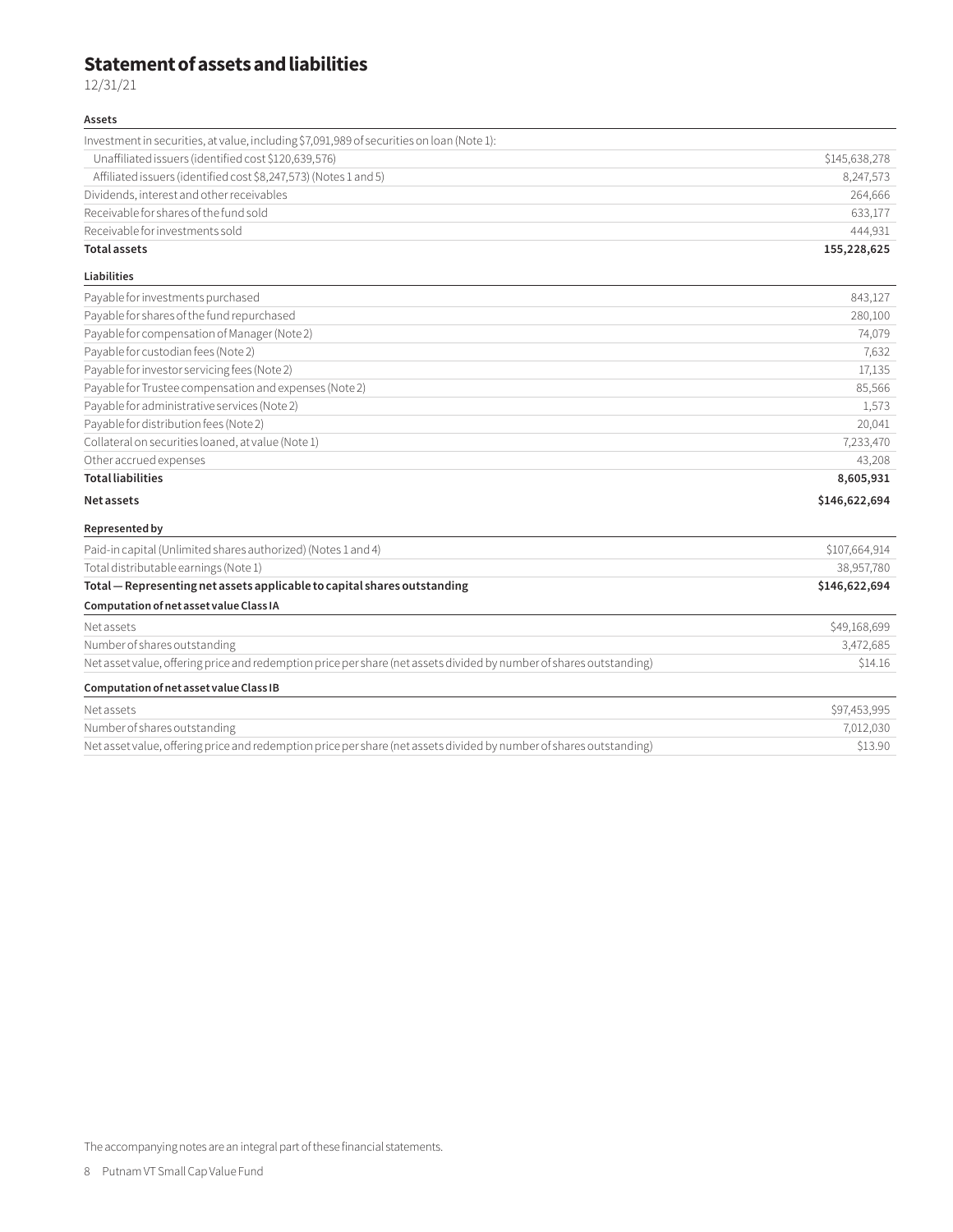### **Statement of operations**

Year ended 12/31/21

| Investment income                                                                             |             |
|-----------------------------------------------------------------------------------------------|-------------|
| Dividends (net of foreign tax of \$4,200)                                                     | \$1,836,351 |
| Interest (including interest income of \$933 from investments in affiliated issuers) (Note 5) | 968         |
| Securities lending (net of expenses) (Notes 1 and 5)                                          | 7,341       |
| Total investment income                                                                       | 1,844,660   |
| <b>Expenses</b>                                                                               |             |
| Compensation of Manager (Note 2)                                                              | 873,240     |
| Investor servicing fees (Note 2)                                                              | 100,033     |
| Custodian fees (Note 2)                                                                       | 26,968      |
| Trustee compensation and expenses (Note 2)                                                    | 5,665       |
| Distribution fees (Note 2)                                                                    | 236,676     |
| Administrative services (Note 2)                                                              | 3,634       |
| Other                                                                                         | 58,153      |
| <b>Total expenses</b>                                                                         | 1,304,369   |
| Expense reduction (Note 2)                                                                    | (36)        |
| Net expenses                                                                                  | 1,304,333   |
| Net investment income                                                                         | 540,327     |
| Realized and unrealized gain (loss)                                                           |             |
| Net realized gain (loss) on:                                                                  |             |
| Securities from unaffiliated issuers (Notes 1 and 3)                                          | 41,540,010  |
| Foreign currency transactions (Note 1)                                                        | (90)        |
| Written options (Note 1)                                                                      | 39,875      |
| Total net realized gain                                                                       | 41,579,795  |
| Change in net unrealized appreciation (depreciation) on:                                      |             |
| Securities from unaffiliated issuers                                                          | 3,142,496   |
| Assets and liabilities in foreign currencies                                                  | (5)         |
| Total change in net unrealized appreciation                                                   | 3,142,491   |
| Net gain on investments                                                                       | 44,722,286  |

**Net increase in net assets resulting from operations \$45,262,613** 

### **Statement of changes in net assets**

|                                                                                                       | Year ended<br>12/31/21 | Year ended<br>12/31/20 |
|-------------------------------------------------------------------------------------------------------|------------------------|------------------------|
| Increase (decrease) in net assets                                                                     |                        |                        |
| Operations:                                                                                           |                        |                        |
| Net investment income                                                                                 | \$540,327              | \$1,134,021            |
| Net realized gain (loss) on investments and foreign currency transactions                             | 41,579,795             | (10,071,019)           |
| Change in net unrealized appreciation of investments and assets and liabilities in foreign currencies | 3,142,491              | 14,084,857             |
| Net increase in net assets resulting from operations                                                  | 45,262,613             | 5,147,859              |
| Distributions to shareholders (Note 1):                                                               |                        |                        |
| From ordinary income                                                                                  |                        |                        |
| Net investment income                                                                                 |                        |                        |
| Class IA                                                                                              | (422, 047)             | (432,081)              |
| Class IB                                                                                              | (708, 959)             | (701, 871)             |
| Decrease from capital share transactions (Note 4)                                                     | (16, 712, 604)         | (8,319,600)            |
| Total increase (decrease) in net assets                                                               | 27,419,003             | (4,305,693)            |
| Net assets:                                                                                           |                        |                        |
| Beginning of year                                                                                     | 119,203,691            | 123,509,384            |
| End of year                                                                                           | \$146,622,694          | \$119,203,691          |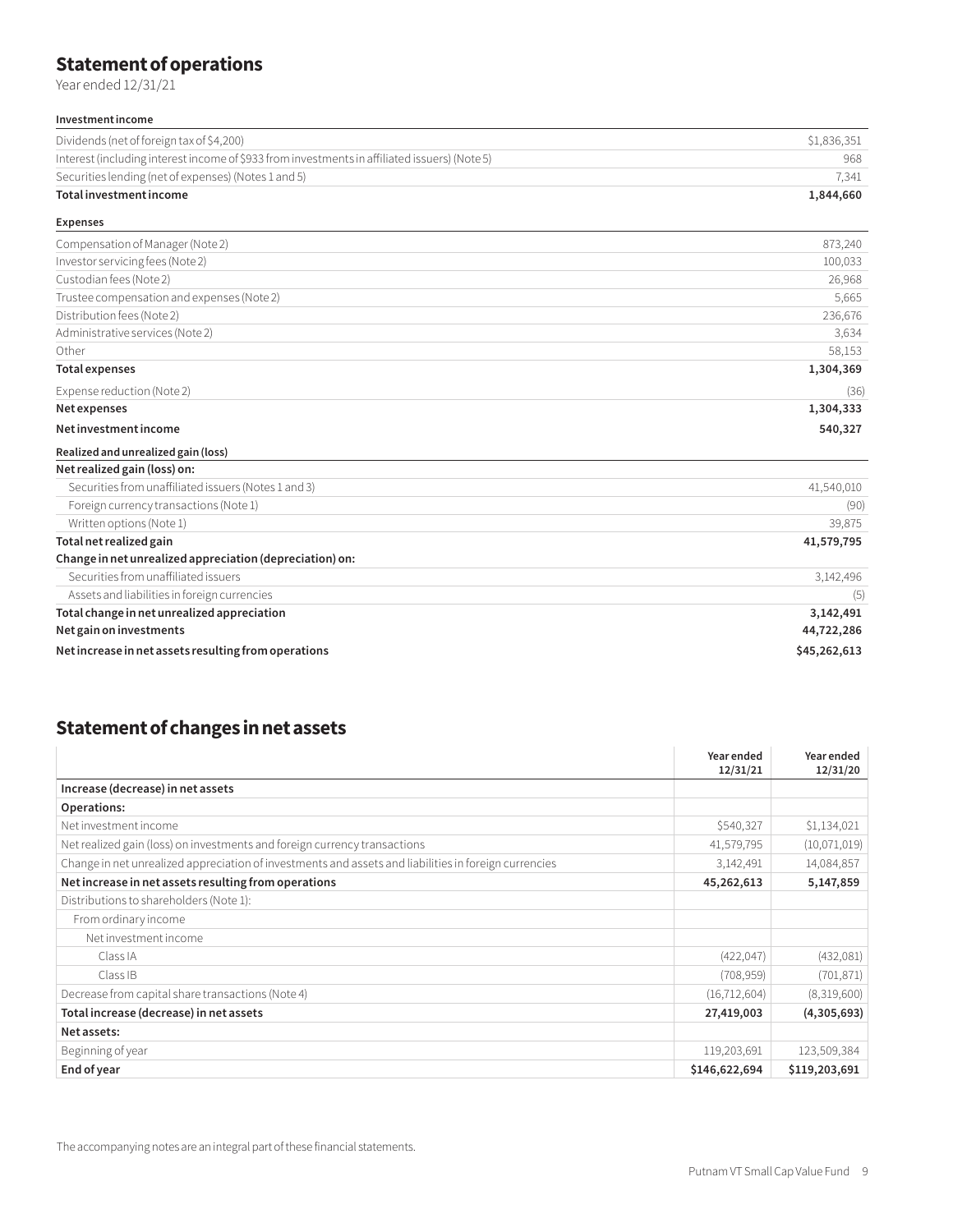### **Financial highlights** (For a common share outstanding throughout the period)

| <b>INVESTMENT OPERATIONS:</b> |                                      |                                           |                                                                   |                                  |                            | <b>LESS DISTRIBUTIONS:</b>            |                            |                                |                                        | <b>RATIOS AND SUPPLEMENTAL DATA:</b>       |                                                              |                                                                    |                        |
|-------------------------------|--------------------------------------|-------------------------------------------|-------------------------------------------------------------------|----------------------------------|----------------------------|---------------------------------------|----------------------------|--------------------------------|----------------------------------------|--------------------------------------------|--------------------------------------------------------------|--------------------------------------------------------------------|------------------------|
| Period ended                  | Net asset value, beginning of period | Net investment income (loss) <sup>a</sup> | gain (loss)<br>unrealized<br>and<br>on investments<br>Netrealized | Total from investment operations | From net investment income | From net realized gain on investments | <b>Total distributions</b> | Net asset value, end of period | Total return at net asset value (%)b,c | Netassets, end of period<br>(in thousands) | Ratio of expenses to average<br>netassets (%) <sub>c,d</sub> | Ratio of net investment income (loss)<br>to average net assets (%) | Portfolio turnover (%) |
| Class IA                      |                                      |                                           |                                                                   |                                  |                            |                                       |                            |                                |                                        |                                            |                                                              |                                                                    |                        |
| 12/31/21                      | \$10.18                              | .07                                       | 4.02                                                              | 4.09                             | (.11)                      | $\overline{\phantom{m}}$              | (.11)                      | \$14.16                        | 40.37                                  | \$49,169                                   | .75                                                          | .54                                                                | 92                     |
| 12/31/20                      | 9.96                                 | .11                                       | .22                                                               | .33                              | (.11)                      | $\hspace{0.1mm}-\hspace{0.1mm}$       | (.11)                      | 10.18                          | 4.12                                   | 38,990                                     | .80                                                          | 1.32                                                               | 119                    |
| 12/31/19                      | 9.05                                 | .13                                       | 1.94                                                              | 2.07                             | (.12)                      | (1.04)                                | (1.16)                     | 9.96                           | 24.12                                  | 40,671                                     | .80                                                          | 1.34                                                               | 164                    |
| 12/31/18                      | 16.41                                | .18                                       | (2.62)                                                            | (2.44)                           | (.11)                      | (4.81)                                | (4.92)                     | 9.05                           | (19.42)                                | 38,310                                     | .85                                                          | 1.51                                                               | 561                    |
| 12/31/17                      | 15.94                                | .10                                       | 1.15                                                              | 1.25                             | (.15)                      | (.63)                                 | (.78)                      | 16.41                          | 8.15                                   | 55,886                                     | .82                                                          | .66                                                                | 398                    |
| Class IB                      |                                      |                                           |                                                                   |                                  |                            |                                       |                            |                                |                                        |                                            |                                                              |                                                                    |                        |
| 12/31/21                      | \$10.01                              | .04                                       | 3.94                                                              | 3.98                             | (.09)                      | $\overline{\phantom{m}}$              | (.09)                      | \$13.90                        | 39.90                                  | \$97,454                                   | 1.00                                                         | .29                                                                | 92                     |
| 12/31/20                      | 9.77                                 | .08                                       | .25                                                               | .33                              | (.09)                      | $\overline{\phantom{m}}$              | (.09)                      | 10.01                          | 3.96                                   | 80,214                                     | 1.05                                                         | 1.07                                                               | 119                    |
| 12/31/19                      | 8.89                                 | .10                                       | 1.91                                                              | 2.01                             | (.09)                      | (1.04)                                | (1.13)                     | 9.77                           | 23.82                                  | 82,839                                     | 1.05                                                         | 1.09                                                               | 164                    |
| 12/31/18                      | 16.20                                | .15                                       | (2.59)                                                            | (2.44)                           | (.06)                      | (4.81)                                | (4.87)                     | 8.89                           | (19.66)                                | 74,196                                     | 1.10                                                         | 1.26                                                               | 561                    |
| 12/31/17                      | 15.75                                | .06                                       | 1.13                                                              | 1.19                             | (.11)                      | (.63)                                 | (.74)                      | 16.20                          | 7.87                                   | 104,031                                    | 1.07                                                         | .41                                                                | 398                    |

**<sup>a</sup>** Per share net investment income (loss) has been determined on the basis of the weighted average number of shares outstanding during the period.

**<sup>b</sup>** Total return assumes dividend reinvestment.

**<sup>c</sup>** The charges and expenses at the insurance company separate account level are not reflected.

**<sup>d</sup>** Includes amounts paid through expense offset and brokerage/service arrangements, if any (Note 2). Also excludes acquired fund fees and expenses, if any.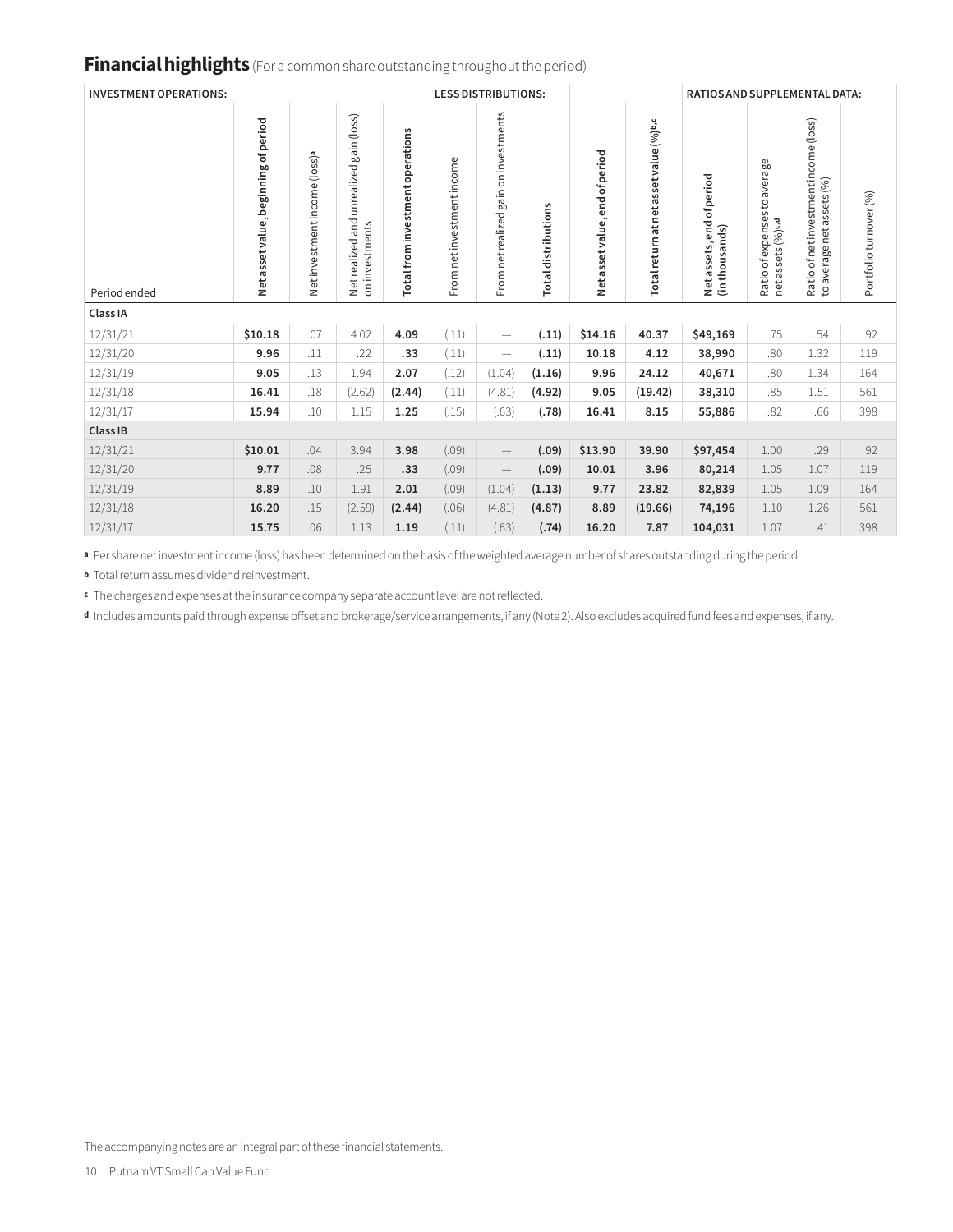### **Notes to financial statements** 12/31/21

Within the following Notes to financial statements, references to "State Street" represent State Street Bank and Trust Company, references to "the SEC" represent the Securities and Exchange Commission, references to "Putnam Management" represent Putnam Investment Management, LLC, the fund's manager, an indirect wholly-owned subsidiary of Putnam Investments, LLC and references to "OTC", if any, represent over-the-counter. Unless otherwise noted, the "reporting period" represents the period from January 1, 2021 through December 31, 2021.

Putnam VT Small Cap Value Fund (the fund) is a diversified series of Putnam Variable Trust (the Trust), a Massachusetts business trust registered under the Investment Company Act of 1940, as amended, as an open-end management investment company. The goal of the fund is to seek capital appreciation. The fund invests mainly in common stocks of small U.S. companies, with a focus on value stocks. Value stocks are issued by companies that Putnam Management believes are currently undervalued by the market. If Putnam Management is correct and other investors ultimately recognize the value of the company, the price of its stock may rise. Under normal circumstances, Putnam Management invests at least 80% of the fund's net assets in companies of a size similar to those in the Russell 2000 Value Index. This policy may be changed only after 60 days' notice to shareholders. As of March 31, 2021, the index was composed of companies having market capitalizations of between approximately \$67.7 million and \$18.2 billion. Putnam Management may consider, among other factors, a company's valuation, financial strength, growth potential, competitive position in its industry, projected future earnings, cash flows and dividends when deciding whether to buy or sell investments.

The fund offers class IA and class IB shares of beneficial interest. Class IA shares are offered at net asset value and are not subject to a distribution fee. Class IB shares are offered at net asset value and pay an ongoing distribution fee, which is identified in Note 2.

In the normal course of business, the fund enters into contracts that may include agreements to indemnify another party under given circumstances. The fund's maximum exposure under these arrangements is unknown as this would involve future claims that may be, but have not yet been, made against the fund. However, the fund's management team expects the risk of material loss to be remote.

The fund has entered into contractual arrangements with an investment adviser, administrator, distributor, shareholder servicing agent and custodian, who each provide services to the fund. Unless expressly stated otherwise, shareholders are not parties to, or intended beneficiaries of these contractual arrangements, and these contractual arrangements are not intended to create any shareholder right to enforce them against the service providers or to seek any remedy under them against the service providers, either directly or on behalf of the fund.

Under the fund's Amended and Restated Agreement and Declaration of Trust, any claims asserted against or on behalf of the Putnam Funds, including claims against Trustees and Officers, must be brought in state and federal courts located within the Commonwealth of Massachusetts.

### **Note 1 — Significant accounting policies**

The following is a summary of significant accounting policies consistently followed by the fund in the preparation of its financial statements. The preparation of financial statements is in conformity with accounting principles generally accepted in the United States of America and requires management to make estimates and assumptions that affect the reported amounts of assets and liabilities in the financial statements and the reported amounts of increases and decreases in net assets from operations. Actual results could differ from those estimates. Subsequent events after the Statement of assets and liabilities date through the date that the financial statements were issued have been evaluated in the preparation of the financial statements.

Investment income, realized and unrealized gains and losses and expenses of the fund are borne pro-rata based on the relative net assets of each class to the total net assets of the fund, except that each class bears expenses unique to that class (including the distribution fees applicable to such classes). Each class votes as a class only with respect to its own distribution plan or other matters on which a class vote is required by law or determined by the Trustees. If the fund were liquidated, shares of each class would receive their pro-rata share of the net assets of the fund. In addition, the Trustees declare separate dividends on each class of shares.

**Security valuation** Portfolio securities and other investments are valued using policies and procedures adopted by the Board of Trustees. The Trustees have

formed a Pricing Committee to oversee the implementation of these procedures and have delegated responsibility for valuing the fund's assets in accordance with these procedures to Putnam Management. Putnam Management has established an internal Valuation Committee that is responsible for making fair value determinations, evaluating the effectiveness of the pricing policies of the fund and reporting to the Pricing Committee.

Investments for which market quotations are readily available are valued at the last reported sales price on their principal exchange, or official closing price for certain markets, and are classified as Level 1 securities under Accounting Standards Codification 820 *Fair Value Measurements and Disclosures* (ASC 820). If no sales are reported, as in the case of some securities that are traded OTC, a security is valued at its last reported bid price and is generally categorized as a Level 2 security.

Investments in open-end investment companies (excluding exchange-traded funds), if any, which can be classified as Level 1 or Level 2 securities, are valued based on their net asset value. The net asset value of such investment companies equals the total value of their assets less their liabilities and divided by the number of their outstanding shares.

Many securities markets and exchanges outside the U.S. close prior to the scheduled close of the New York Stock Exchange and therefore the closing prices for securities in such markets or on such exchanges may not fully reflect events that occur after such close but before the scheduled close of the New York Stock Exchange. Accordingly, on certain days, the fund will fair value certain foreign equity securities taking into account multiple factors including movements in the U.S. securities markets, currency valuations and comparisons to the valuation of American Depository Receipts, exchange-traded funds and futures contracts. The foreign equity securities, which would generally be classified as Level 1 securities, will be transferred to Level 2 of the fair value hierarchy when they are valued at fair value. The number of days on which fair value prices will be used will depend on market activity and it is possible that fair value prices will be used by the fund to a significant extent. Securities quoted in foreign currencies, if any, are translated into U.S. dollars at the current exchange rate.

To the extent a pricing service or dealer is unable to value a security or provides a valuation that Putnam Management does not believe accurately reflects the security's fair value, the security will be valued at fair value by Putnam Management in accordance with policies and procedures approved by the Trustees. Certain investments, including certain restricted and illiquid securities and derivatives, are also valued at fair value following procedures approved by the Trustees. These valuations consider such factors as significant market or specific security events such as interest rate or credit quality changes, various relationships with other securities, discount rates, U.S. Treasury, U.S. swap and credit yields, index levels, convexity exposures, recovery rates, sales and other multiples and resale restrictions. These securities are classified as Level 2 or as Level 3 depending on the priority of the significant inputs.

To assess the continuing appropriateness of fair valuations, the Valuation Committee reviews and affirms the reasonableness of such valuations on a regular basis after considering all relevant information that is reasonably available. Such valuations and procedures are reviewed periodically by the Trustees. The fair value of securities is generally determined as the amount that the fund could reasonably expect to realize from an orderly disposition of such securities over a reasonable period of time. By its nature, a fair value price is a good faith estimate of the value of a security in a current sale and does not reflect an actual market price, which may be different by a material amount.

**Security transactions and related investment income** Security transactions are recorded on the trade date (the date the order to buy or sell is executed). Gains or losses on securities sold are determined on the identified cost basis.

Interest income, net of any applicable withholding taxes, if any, is recorded on the accrual basis. Dividend income, net of any applicable withholding taxes, is recognized on the ex-dividend date except that certain dividends from foreign securities, if any, are recognized as soon as the fund is informed of the ex-dividend date. Non-cash dividends, if any, are recorded at the fair value of the securities received. Dividends representing a return of capital or capital gains, if any, are reflected as a reduction of cost and/or as a realized gain.

**Foreign currency translation** The accounting records of the fund are maintained in U.S. dollars. The fair value of foreign securities, currency holdings, and other assets and liabilities is recorded in the books and records of the fund after translation to U.S. dollars based on the exchange rates on that day. The cost of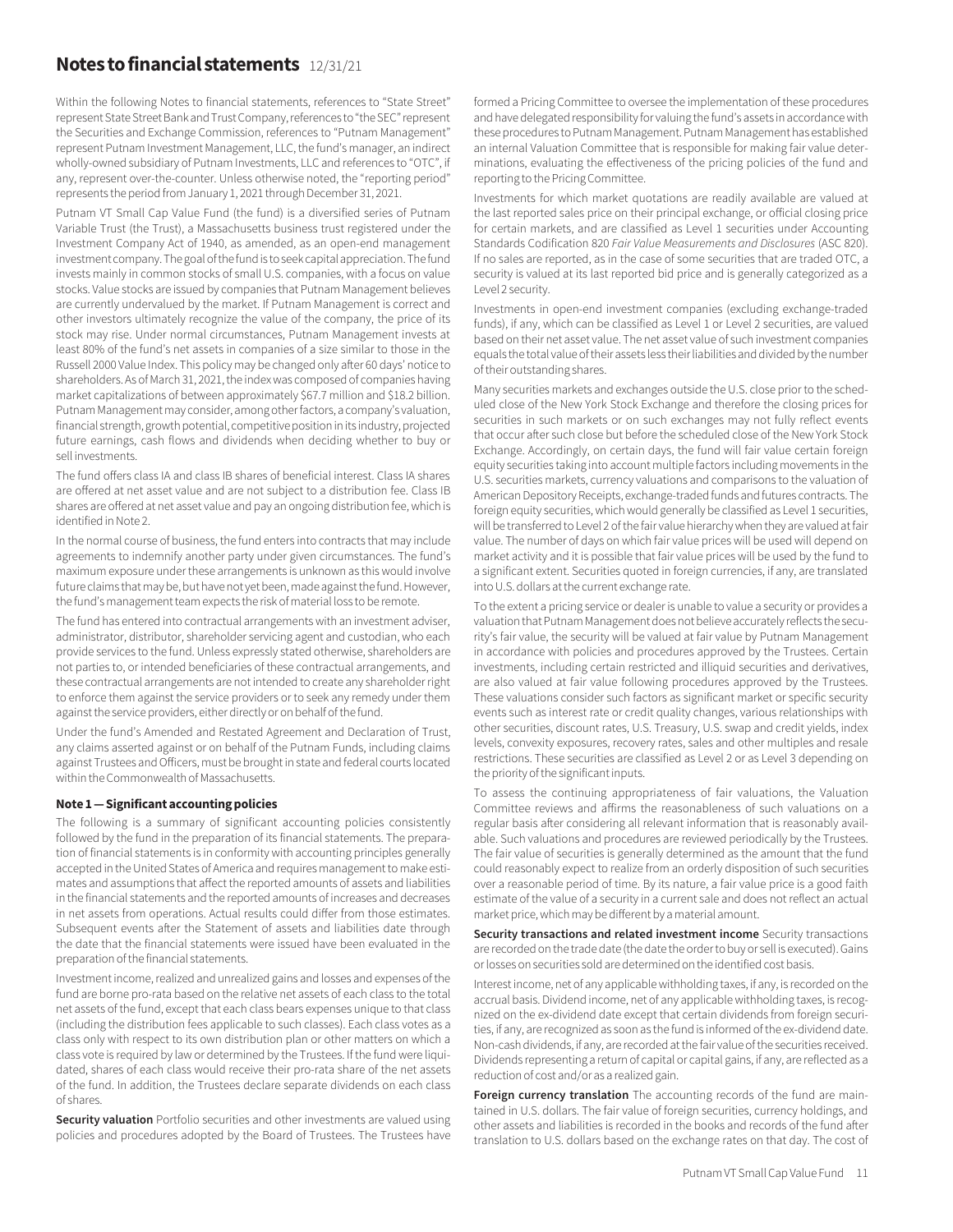each security is determined using historical exchange rates. Income and withholding taxes are translated at prevailing exchange rates when earned or incurred. The fund does not isolate that portion of realized or unrealized gains or losses resulting from changes in the foreign exchange rate on investments from fluctuations arising from changes in the market prices of the securities. Such gains and losses are included with the net realized and unrealized gain or loss on investments. Net realized gains and losses on foreign currency transactions represent net realized exchange gains or losses on disposition of foreign currencies, currency gains and losses realized between the trade and settlement dates on securities transactions and the difference between the amount of investment income and foreign withholding taxes recorded on the fund's books and the U.S. dollar equivalent amounts actually received or paid. Net unrealized appreciation and depreciation of assets and liabilities in foreign currencies arise from changes in the value of assets and liabilities other than investments at the period end, resulting from changes in the exchange rate.

**Options contracts** The fund uses options contracts to hedge against changes in values of securities it owns, owned or expects to own, to generate additional income for the portfolio, to enhance returns on securities owned and to manage downside risks.

The potential risk to the fund is that the change in value of options contracts may not correspond to the change in value of the hedged instruments. In addition, losses may arise from changes in the value of the underlying instruments if there is an illiquid secondary market for the contracts, if interest or exchange rates move unexpectedly or if the counterparty to the contract is unable to perform. Realized gains and losses on purchased options are included in realized gains and losses on investment securities. If a written call option is exercised, the premium originally received is recorded as an addition to sales proceeds. If a written put option is exercised, the premium originally received is recorded as a reduction to the cost of investments.

Exchange-traded options are valued at the last sale price or, if no sales are reported, the last bid price for purchased options and the last ask price for written options. OTC traded options are valued using prices supplied by dealers.

Options on swaps are similar to options on securities except that the premium paid or received is to buy or grant the right to enter into a previously agreed upon interest rate or credit default contract. Forward premium swap option contracts include premiums that have extended settlement dates. The delayed settlement of the premiums is factored into the daily valuation of the option contracts. In the case of interest rate cap and floor contracts, in return for a premium, ongoing payments between two parties are based on interest rates exceeding a specified rate, in the case of a cap contract, or falling below a specified rate in the case of a floor contract.

Written option contracts outstanding at period end, if any, are listed after the fund's portfolio**.**

**Securities lending** The fund may lend securities, through its agent, to qualified borrowers in order to earn additional income. The loans are collateralized by cash in an amount at least equal to the fair value of the securities loaned. The fair value of securities loaned is determined daily and any additional required collateral is allocated to the fund on the next business day. The remaining maturities of the securities lending transactions are considered overnight and continuous. The risk of borrower default will be borne by the fund's agent; the fund will bear the risk of loss with respect to the investment of the cash collateral. Income from securities lending, net of expenses, is included in investment income on the Statement of operations. Cash collateral is invested in Putnam Cash Collateral Pool, LLC, a limited liability company managed by an affiliate of Putnam Management. Investments in Putnam Cash Collateral Pool, LLC are valued at its closing net asset value each business day. There are no management fees charged to Putnam Cash Collateral Pool, LLC. At the close of the reporting period, the fund received cash collateral of \$7,233,470 and the value of securities loaned amounted to \$7,091,989.

**Interfund lending** The fund, along with other Putnam funds, may participate in an interfund lending program pursuant to an exemptive order issued by the SEC. This program allows the fund to borrow from or lend to other Putnam funds that permit such transactions. Interfund lending transactions are subject to each fund's investment policies and borrowing and lending limits. Interest earned or paid on the interfund lending transaction will be based on the average of certain current market rates. During the reporting period, the fund did not utilize the program.

**Lines of credit** The fund participates, along with other Putnam funds, in a \$317.5 million unsecured committed line of credit and a \$235.5 million unsecured uncommitted line of credit, both provided by State Street. Borrowings may be made for temporary or emergency purposes, including the funding of shareholder

redemption requests and trade settlements. Interest is charged to the fund based on the fund's borrowing at a rate equal to 1.25% plus the higher of (1) the Federal Funds rate and (2) the Overnight Bank Funding Rate for the committed line of credit and 1.30% plus the higher of (1) the Federal Funds rate and (2) the Overnight Bank Funding Rate for the uncommitted line of credit. A closing fee equal to 0.04% of the committed line of credit and 0.04% of the uncommitted line of credit has been paid by the participating funds. In addition, a commitment fee of 0.21% per annum on any unutilized portion of the committed line of credit is allocated to the participating funds based on their relative net assets and paid quarterly. During the reporting period, the fund had no borrowings against these arrangements.

**Federal taxes** It is the policy of the fund to distribute all of its taxable income within the prescribed time period and otherwise comply with the provisions of the Internal Revenue Code of 1986, as amended (the Code), applicable to regulated investment companies.

The fund is subject to the provisions of Accounting Standards Codification 740 *Income Taxes* (ASC 740). ASC 740 sets forth a minimum threshold for financial statement recognition of the benefit of a tax position taken or expected to be taken in a tax return. The fund did not have a liability to record for any unrecognized tax benefits in the accompanying financial statements. No provision has been made for federal taxes on income, capital gains or unrealized appreciation on securities held nor for excise tax on income and capital gains. Each of the fund's federal tax returns for the prior three fiscal years remains subject to examination by the Internal Revenue Service.

The fund may also be subject to taxes imposed by governments of countries in which it invests. Such taxes are generally based on either income or gains earned or repatriated. The fund accrues and applies such taxes to net investment income, net realized gains and net unrealized gains as income and/or capital gains are earned. In some cases, the fund may be entitled to reclaim all or a portion of such taxes, and such reclaim amounts, if any, are reflected as an asset on the fund's books. In many cases, however, the fund may not receive such amounts for an extended period of time, depending on the country of investment.

Under the Regulated Investment Company Modernization Act of 2010, the fund will be permitted to carry forward capital losses incurred for an unlimited period and the carry forwards will retain their character as either short-term or long-term capital losses. At December 31, 2021, the fund had the following capital loss carryovers available, to the extent allowed by the Code, to offset future net capital gain, if any:

| Loss carryover |           |             |  |  |  |  |
|----------------|-----------|-------------|--|--|--|--|
| Short-term     | Long-term | Total       |  |  |  |  |
| \$1,502,085    |           | \$1,502,085 |  |  |  |  |

**Distributions to shareholders** Distributions to shareholders from net investment income are recorded by the fund on the ex-dividend date. Distributions from capital gains, if any, are recorded on the ex-dividend date and paid at least annually. The amount and character of income and gains to be distributed are determined in accordance with income tax regulations, which may differ from generally accepted accounting principles. These differences include temporary and/or permanent differences from losses on wash sale transactions, nontaxable dividends and from partnership income. Reclassifications are made to the fund's capital accounts to reflect income and gains available for distribution (or available capital loss carryovers) under income tax regulations. At the close of the reporting period, the fund reclassified \$155,231 to decrease undistributed net investment income, \$277 to decrease paid-in capital and \$155,508 to increase accumulated net realized gain.

Tax cost of investments includes adjustments to net unrealized appreciation (depreciation) which may not necessarily be final tax cost basis adjustments, but closely approximate the tax basis unrealized gains and losses that may be realized and distributed to shareholders. The tax basis components of distributable earnings and the federal tax cost as of the close of the reporting period were as follows:

| Unrealized appreciation              | \$29,015,957  |
|--------------------------------------|---------------|
| Unrealized depreciation              | (6,055,918)   |
| Net unrealized appreciation          | 22,960,039    |
| Undistributed ordinary income        | 231,689       |
| Undistributed short-term gain        | 7,653,696     |
| Undistributed long-term gain         | 9,614,439     |
| Capital loss carryforward            | (1,502,085)   |
| Cost for federal income tax purposes | \$130,925,812 |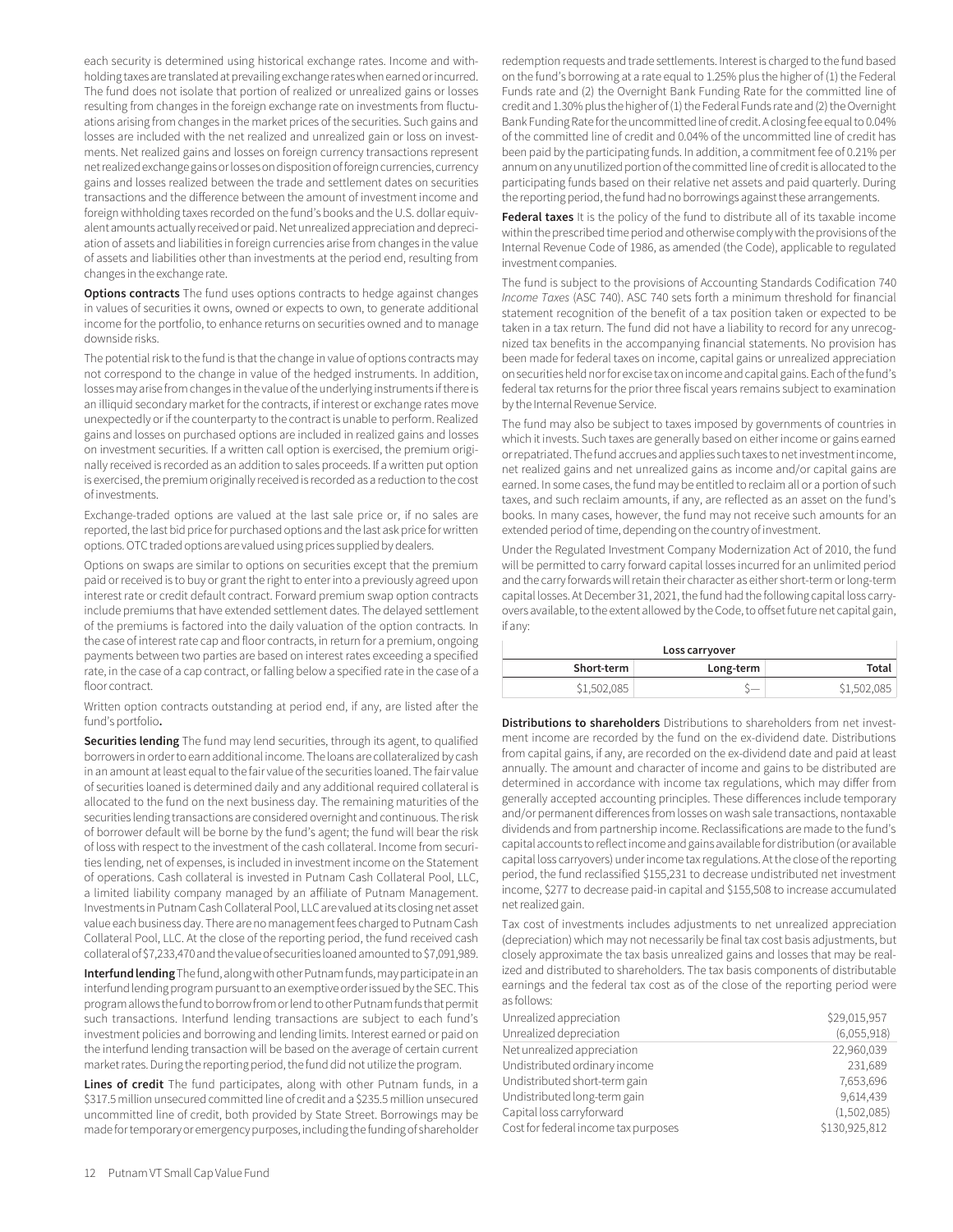**Expenses of the Trust** Expenses directly charged or attributable to any fund will be paid from the assets of that fund. Generally, expenses of the Trust will be allocated among and charged to the assets of each fund on a basis that the Trustees deem fair and equitable, which may be based on the relative assets of each fund or the nature of the services performed and relative applicability to each fund.

**Beneficial interest** At the close of the reporting period, insurance companies or their separate accounts were record owners of all but a de minimis number of the shares of the fund. Approximately 39.4% of the fund is owned by accounts of one insurance company.

#### **Note 2 — Management fee, administrative services and other transactions**

The fund pays Putnam Management a management fee (based on the fund's average net assets and computed and paid monthly) at annual rates that may vary based on the average of the aggregate net assets of all open-end mutual funds sponsored by Putnam Management (excluding net assets of funds that are invested in, or that are invested in by, other Putnam funds to the extent necessary to avoid "double counting" of those assets). Such annual rates may vary as follows:

| 0.780% | of the first \$5 billion.     |
|--------|-------------------------------|
| 0.730% | of the next \$5 billion,      |
| 0.680% | of the next \$10 billion,     |
| 0.630% | of the next \$10 billion,     |
| 0.580% | of the next \$50 billion,     |
| 0.560% | of the next \$50 billion,     |
| 0.550% | of the next \$100 billion and |
| 0.545% | of any excess thereafter.     |

For the reporting period, the management fee represented an effective rate (excluding the impact from any expense waivers in effect) of 0.610% of the fund's average net assets.

Putnam Management has contractually agreed, through April 30, 2023, to waive fees and/or reimburse the fund's expenses to the extent necessary to limit the cumulative expenses of the fund, exclusive of brokerage, interest, taxes, investment-related expenses, extraordinary expenses, acquired fund fees and expenses and payments under the fund's investor servicing contract, investment management contract and distribution plan, on a fiscal year-to-date basis to an annual rate of 0.20% of the fund's average net assets over such fiscal year-to-date period. During the reporting period, the fund's expenses were not reduced as a result of this limit.

Putnam Investments Limited (PIL), an affiliate of Putnam Management, is authorized by the Trustees to manage a separate portion of the assets of the fund as determined by Putnam Management from time to time. PIL did not manage any portion of the assets of the fund during the reporting period. If Putnam Management were to engage the services of PIL, Putnam Management would pay a quarterly sub-management fee to PIL for its services at an annual rate of 0.35% of the average net assets of the portion of the fund managed by PIL.

The fund reimburses Putnam Management an allocated amount for the compensation and related expenses of certain officers of the fund and their staff who provide administrative services to the fund. The aggregate amount of all such reimbursements is determined annually by the Trustees.

Custodial functions for the fund's assets are provided by State Street. Custody fees are based on the fund's asset level, the number of its security holdings and transaction volumes.

Putnam Investor Services, Inc., an affiliate of Putnam Management, provides investor servicing agent functions to the fund. Putnam Investor Services, Inc. was paid a monthly fee for investor servicing at an annual rate of 0.07% of the fund's average daily net assets. During the reporting period, the expenses for each class of shares related to investor servicing fees were as follows:

| Class IA | \$33,788  |
|----------|-----------|
| Class IB | 66.245    |
| Total    | \$100,033 |

The fund has entered into expense offset arrangements with Putnam Investor Services, Inc. and State Street whereby Putnam Investor Services, Inc.'s and State Street's fees are reduced by credits allowed on cash balances. For the reporting period, the fund's expenses were reduced by \$36 under the expense offset arrangements.

Each Independent Trustee of the fund receives an annual Trustee fee, of which \$95, as a quarterly retainer, has been allocated to the fund, and an additional fee for each Trustees meeting attended. Trustees also are reimbursed for expenses they incur relating to their services as Trustees.

The fund has adopted a Trustee Fee Deferral Plan (the Deferral Plan) which allows the Trustees to defer the receipt of all or a portion of Trustees fees payable on or after July 1, 1995. The deferred fees remain invested in certain Putnam funds until distribution in accordance with the Deferral Plan.

The fund has adopted an unfunded noncontributory defined benefit pension plan (the Pension Plan) covering all Trustees of the fund who have served as a Trustee for at least five years and were first elected prior to 2004. Benefits under the Pension Plan are equal to 50% of the Trustee's average annual attendance and retainer fees for the three years ended December 31, 2005. The retirement benefit is payable during a Trustee's lifetime, beginning the year following retirement, for the number of years of service through December 31, 2006. Pension expense for the fund is included in Trustee compensation and expenses in the Statement of operations. Accrued pension liability is included in Payable for Trustee compensation and expenses in the Statement of assets and liabilities. The Trustees have terminated the Pension Plan with respect to any Trustee first elected after 2003.

The fund has adopted a distribution plan (the Plan) with respect to its class IB shares pursuant to Rule 12b–1 under the Investment Company Act of 1940. The purpose of the Plan is to compensate Putnam Retail Management Limited Partnership, an indirect wholly-owned subsidiary of Putnam Investments, LLC, for services provided and expenses incurred in distributing shares of the fund. The Plan provides for payment by the fund to Putnam Retail Management Limited Partnership at an annual rate of up to 0.35% of the average net assets attributable to the fund's class IB shares. The Trustees have approved payment by the fund at an annual rate of 0.25% of the average net assets attributable to the fund's class IB shares. The expenses related to distribution fees during the reporting period are included in Distribution fees in the Statement of operations.

### **Note 3 — Purchases and sales of securities**

During the reporting period, the cost of purchases and the proceeds from sales, excluding short-term investments, were as follows:

|                                           | Cost of<br>purchases | Proceeds<br>from sales |
|-------------------------------------------|----------------------|------------------------|
| Investments in securities<br>(Long-term)  | \$129,527,782        | \$147,767,103          |
| U.S. government securities<br>(Long-term) |                      |                        |
| Total                                     | \$129,527,782        | \$147,767,103          |

The fund may purchase or sell investments from or to other Putnam funds in the ordinary course of business, which can reduce the fund's transaction costs, at prices determined in accordance with SEC requirements and policies approved by the Trustees. During the reporting period, purchases or sales of long-term securities from or to other Putnam funds, if any, did not represent more than 5% of the fund's total cost of purchases and/or total proceeds from sales.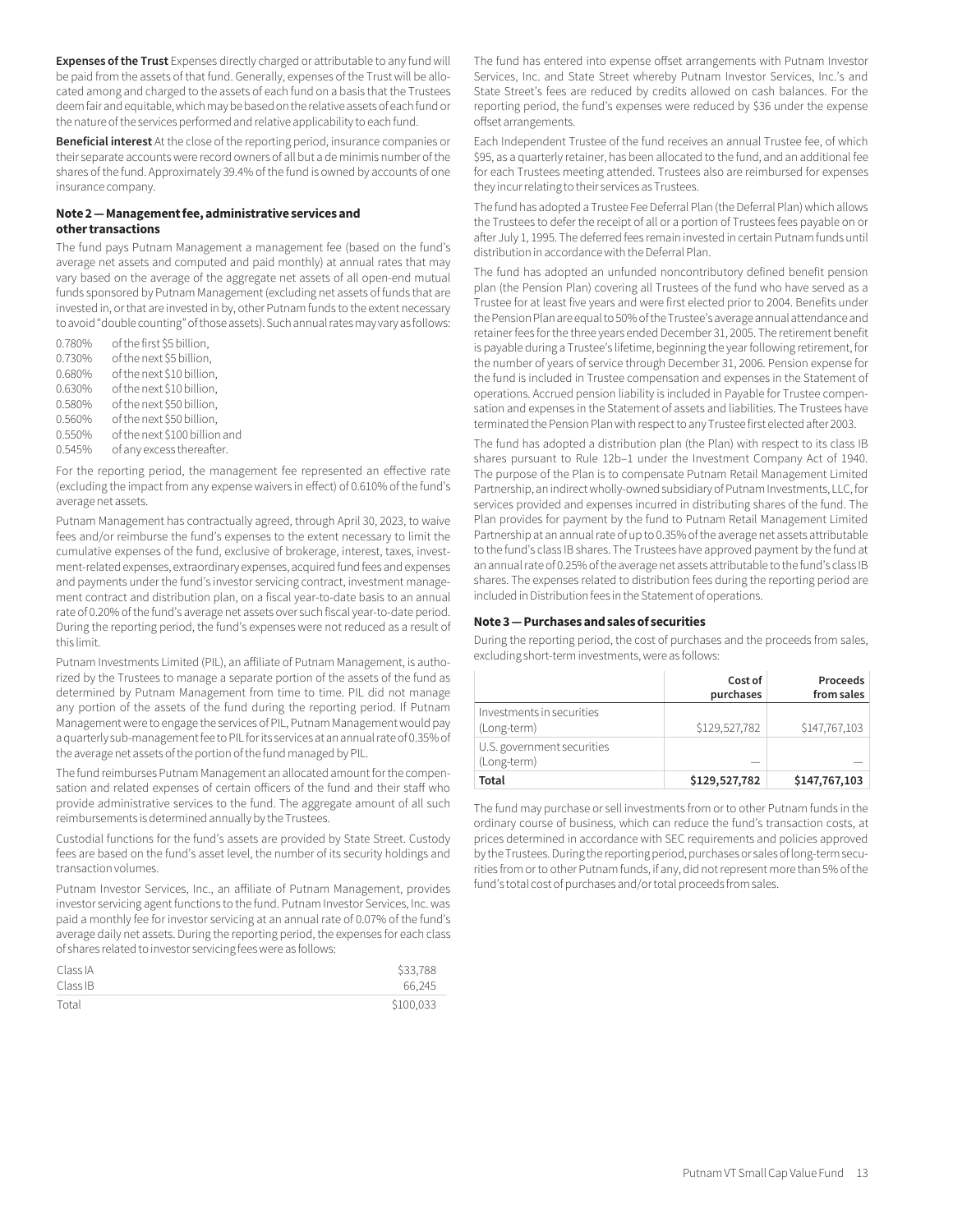### **Note 4 — Capital shares**

At the close of the reporting period, there were an unlimited number of shares of beneficial interest authorized. Subscriptions and redemptions are presented at the omnibus level. Transactions in capital shares were as follows:

|                                                                   | Class IA shares     |                |                     |                           | Class IB shares     |                                   |                     |                |
|-------------------------------------------------------------------|---------------------|----------------|---------------------|---------------------------|---------------------|-----------------------------------|---------------------|----------------|
|                                                                   | Year ended 12/31/21 |                | Year ended 12/31/20 |                           | Year ended 12/31/21 |                                   | Year ended 12/31/20 |                |
|                                                                   | <b>Shares</b>       | Amount         | <b>Shares</b>       | Amount                    | <b>Shares</b>       | Amount                            | <b>Shares</b>       | Amount         |
| Shares sold                                                       | 881,678             | \$11,548,309   | 458,766             | \$3,514,741               | 1,127,985           | \$14,696,095                      | 1,224,186           | \$7,732,249    |
| Shares issued in connection with<br>reinvestment of distributions | 33.791              | 422.047        | 73,608              | 432,081                   | 57,733              | 708,959                           | 121,431             | 701,871        |
|                                                                   | 915.469             | 11,970,356     | 532,374             | 3,946,822                 | 1,185,718           | 15,405,054                        | 1,345,617           | 8,434,120      |
| Shares repurchased                                                | (1, 271, 004)       | (16, 720, 839) | (786,293)           | (6,371,834)               | (2, 190, 148)       | (27, 367, 175)                    | (1,804,478)         | (14, 328, 708) |
| Net decrease                                                      | (355, 535)          | \$(4,750,483)  | (253, 919)          | $\frac{2}{2}$ (2,425,012) |                     | $(1,004,430)$ $\zeta(11,962,121)$ | (458, 861)          | \$ (5,894,588) |

#### **Note 5 — Affiliated transactions**

Transactions during the reporting period with any company which is under common ownership or control were as follows:

| Name of affiliate                      | Fair value as of<br>12/31/20 | Purchase cost | Sale proceeds | Investment income | Shares outstanding<br>and fair value as of<br>12/31/21 |
|----------------------------------------|------------------------------|---------------|---------------|-------------------|--------------------------------------------------------|
| Short-term investments                 |                              |               |               |                   |                                                        |
| Putnam Cash Collateral Pool, LLC*      | \$7,786,756                  | \$74,433,514  | \$74,986,800  | \$7,640           | \$7,233,470                                            |
| Putnam Short Term Investment<br>Fund** | 933,987                      | 44.940.704    | 44,860,588    | 933               | 1,014,103                                              |
| Total Short-term investments           | \$8,720,743                  | \$119,374,218 | \$119,847,388 | \$8,573           | \$8,247,573                                            |

\*No management fees are charged to Putnam Cash Collateral Pool, LLC (Note 1). Investment income shown is included in securities lending income on the Statement of operations. There were no realized or unrealized gains or losses during the period.

\*\*Management fees charged to Putnam Short Term Investment Fund have been waived by Putnam Management. There were no realized or unrealized gains or losses during the period.

### **Note 6 — Market, credit and other risks**

In the normal course of business, the fund trades financial instruments and enters into financial transactions where risk of potential loss exists due to changes in the market (market risk) or failure of the contracting party to the transaction to perform (credit risk). The fund may be exposed to additional credit risk that an institution or other entity with which the fund has unsettled or open transactions will default.Investments in foreign securities involve certain risks, including those related to economic instability, unfavorable political developments, and currency fluctuations.

Beginning in January 2020, global financial markets have experienced, and may continue to experience, significant volatility resulting from the spread of a virus known as Covid–19. The outbreak of Covid–19 has resulted in travel and border restrictions, quarantines, supply chain disruptions, lower consumer demand, and general market uncertainty. The effects of Covid–19 have adversely affected, and may continue to adversely affect, the global economy, the economies of certain nations, and individual issuers, all of which may negatively impact the fund's performance.

#### **Note 7 — Summary of derivative activity**

The volume of activity for the reporting period for any derivative type that was held during the period is listed below and was based on an average of the holdings at the end of each fiscal quarter:

| Written equity option contracts (contract amount) |        |
|---------------------------------------------------|--------|
| Warrants (number of warrants)                     | 14.000 |

\* For the reporting period, there were no holdings at the end of each fiscal quarter and the transactions were considered minimal.

The following is a summary of realized and change in unrealized gains or losses of derivative instruments in the Statement of operations for the reporting period (Note 1):

#### **Amount of realized gain or (loss) on derivatives recognized in net gain or (loss) on investments**

| Derivatives not accounted for as hedging                      |          |          |          |
|---------------------------------------------------------------|----------|----------|----------|
| $^\shortparallel$ instruments under ASC 815 $^\shortparallel$ | Warrants | Options  | Total    |
| Equity contracts                                              | \$20,838 | \$39.875 | \$60,713 |
| Total                                                         | \$20,838 | \$39,875 | \$60,713 |

#### **Change in unrealized appreciation or (depreciation) on derivatives recognized in net gain or (loss) on investments**

| Derivatives not accounted for as hedging instruments under ASC 815 | Warrants | Total   |
|--------------------------------------------------------------------|----------|---------|
| Equity contracts                                                   | \$8,229  | \$8,229 |
| Total                                                              | \$8,229  | \$8,229 |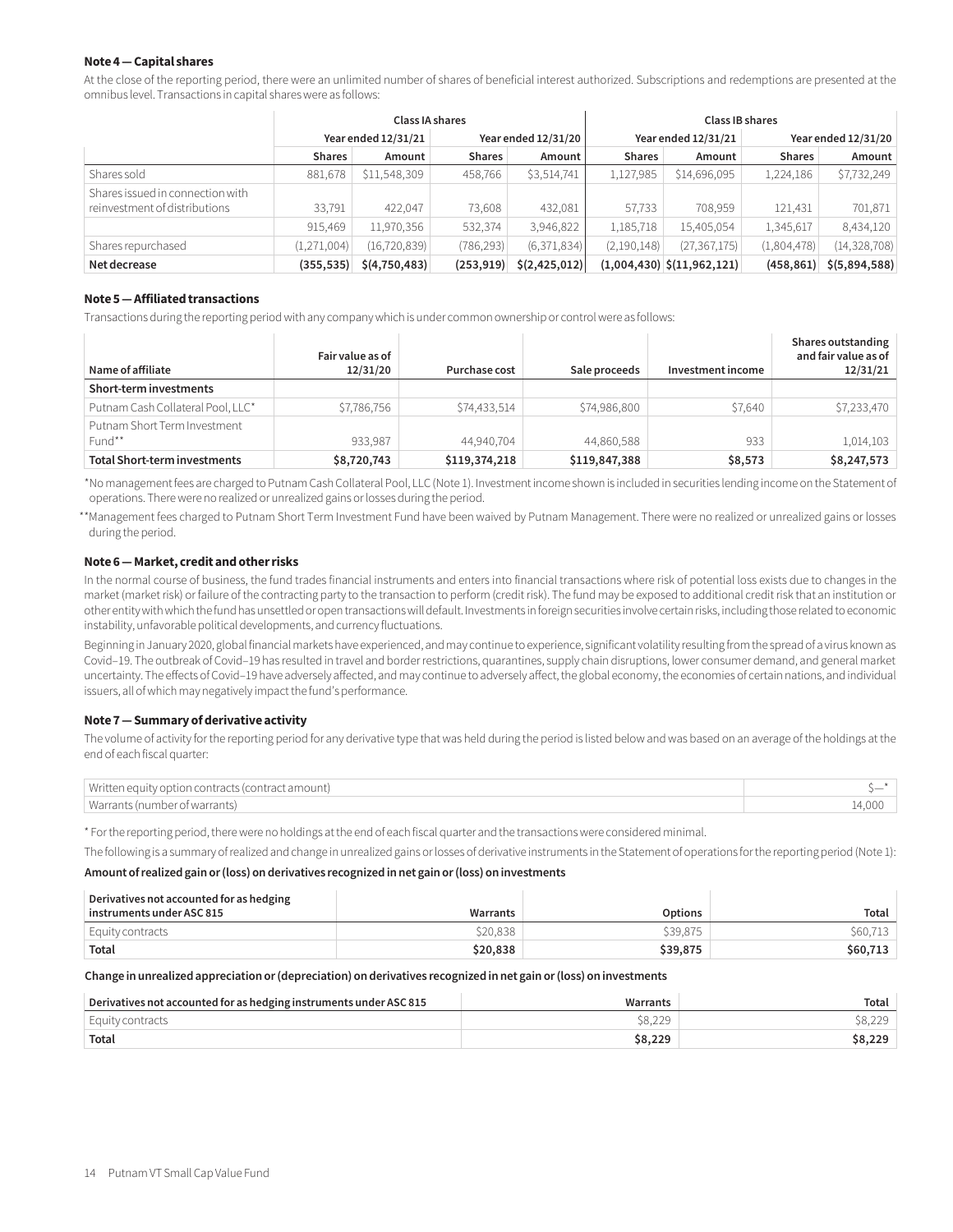### **Federal tax information** (Unaudited)

Pursuant to §852 of the Internal Revenue Code, as amended, the fund hereby designates \$10,575,883 as a capital gain dividend with respect to the taxable year ended December 31, 2021, or, if subsequently determined to be different, the net capital gain of such year.

The fund designated 99.62% of ordinary income distributions as qualifying for the dividends received deduction for corporations.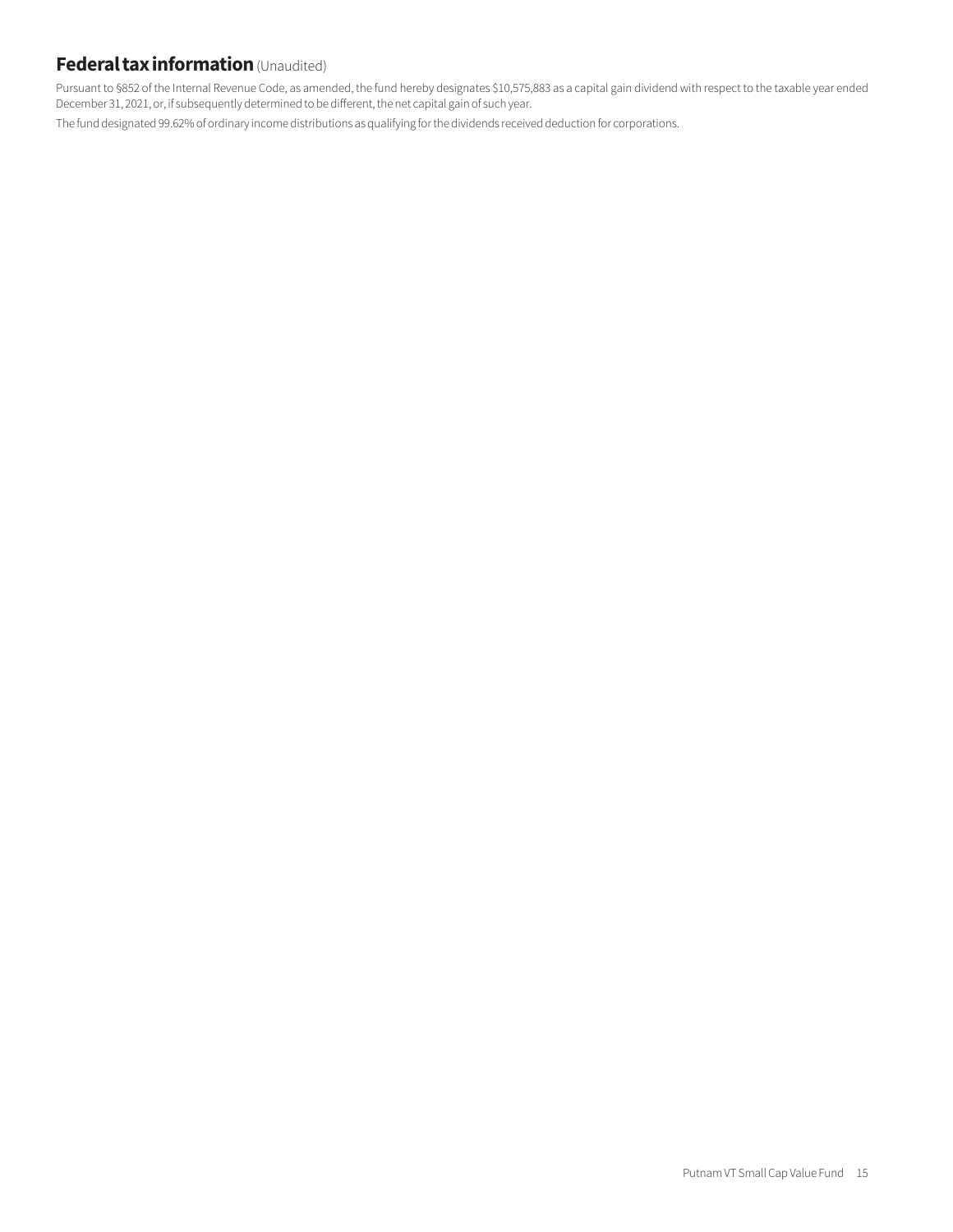### **About the Trustees**

| Name<br><b>Year of birth</b><br><b>Position held</b>                                                                  | Principal occupations during past five years                                                                                                                                                                                                                                                                                                           | Other directorships                                                                                                                                                                                                                                                                                                                                                                                                                                                                                                                                                                                                                                                                                                                                                                                                                                                                                                                               |  |
|-----------------------------------------------------------------------------------------------------------------------|--------------------------------------------------------------------------------------------------------------------------------------------------------------------------------------------------------------------------------------------------------------------------------------------------------------------------------------------------------|---------------------------------------------------------------------------------------------------------------------------------------------------------------------------------------------------------------------------------------------------------------------------------------------------------------------------------------------------------------------------------------------------------------------------------------------------------------------------------------------------------------------------------------------------------------------------------------------------------------------------------------------------------------------------------------------------------------------------------------------------------------------------------------------------------------------------------------------------------------------------------------------------------------------------------------------------|--|
| <b>Independent Trustees</b>                                                                                           |                                                                                                                                                                                                                                                                                                                                                        |                                                                                                                                                                                                                                                                                                                                                                                                                                                                                                                                                                                                                                                                                                                                                                                                                                                                                                                                                   |  |
| Liaquat Ahamed<br>Born 1952<br>Trustee since 2012                                                                     | Author; won Pulitzer Prize for Lords of Finance: The<br>Bankers Who Broke the World.                                                                                                                                                                                                                                                                   | Chairman of the Sun Valley Writers Conference, a literary<br>not-for-profit organization, and a Trustee of the Journal<br>of Philosophy.                                                                                                                                                                                                                                                                                                                                                                                                                                                                                                                                                                                                                                                                                                                                                                                                          |  |
| Ravi Akhoury<br>Born 1947<br>Trustee since 2009                                                                       | Private investor                                                                                                                                                                                                                                                                                                                                       | Director of English Helper, Inc., a private software<br>company; Trustee of the Rubin Museum, serving on the<br>Investment Committee; and previously a Director of RAGE<br>Frameworks, Inc.                                                                                                                                                                                                                                                                                                                                                                                                                                                                                                                                                                                                                                                                                                                                                       |  |
| Barbara M. Baumann<br>Born 1955<br>Trustee since 2010                                                                 | President of Cross Creek Energy Corporation, a<br>strategic consultant to domestic energy firms and<br>direct investor in energy projects.                                                                                                                                                                                                             | Director of Devon Energy Corporation, a publicly traded<br>independent natural gas and oil exploration and production<br>company; Director of National Fuel Gas Company, a publicly<br>traded energy company that engages in the production,<br>gathering, transportation, distribution, and marketing of<br>natural gas; Senior Advisor to the energy private equity<br>firm First Reserve; Director of Ascent Resources, LLC, a<br>private independent exploration and production company;<br>Director of Texas American Resources Company II, a private,<br>independent oil and gas exploration and production<br>company; member of the Finance Committee of the Children's<br>Hospital of Colorado; member of the Investment Committee<br>of the Board of The Denver Foundation; and previously a<br>Director of publicly traded companies Buckeye Partners<br>LP, UNS Energy Corporation, CVR Energy Company, and SM<br>Energy Corporation. |  |
| Katinka Domotorffy<br>Born 1975<br>Trustee since 2012                                                                 | Voting member of the Investment Committees<br>of the Anne Ray Foundation and Margaret A.<br>Cargill Foundation, part of the Margaret A. Cargill<br>Philanthropies.                                                                                                                                                                                     | Director of the Great Lakes Science Center and of College Now<br>Greater Cleveland.                                                                                                                                                                                                                                                                                                                                                                                                                                                                                                                                                                                                                                                                                                                                                                                                                                                               |  |
| <b>Catharine Bond Hill</b><br><b>Born 1954</b><br>Trustee since 2017                                                  | Managing Director of Ithaka S+R, a not-for-profit<br>service that helps the academic community<br>navigate economic and technological change. From<br>2006 to 2016, the 10th president of Vassar College.                                                                                                                                              | Director of Yale-NUS College and Trustee of Yale University.                                                                                                                                                                                                                                                                                                                                                                                                                                                                                                                                                                                                                                                                                                                                                                                                                                                                                      |  |
| Paul L. Joskow<br>Born 1947<br>Trustee since 1997                                                                     | The Elizabeth and James Killian Professor of<br>Economics, Emeritus at the Massachusetts Institute<br>of Technology (MIT). From 2008 to 2017, the President<br>of the Alfred P. Sloan Foundation, a philanthropic<br>institution focused primarily on research and<br>education on issues related to science, technology,<br>and economic performance. | Vice Chair of the Board of Directors of the Whitehead Institute<br>for Biomedical Research, a non-profit biomedical research<br>institute; a Director of Exelon Corporation, an energy<br>company focused on power services; and a member Emeritus<br>of the Board of Advisors of the Boston Symphony Orchestra.                                                                                                                                                                                                                                                                                                                                                                                                                                                                                                                                                                                                                                  |  |
| Kenneth R. Leibler<br><b>Born 1949</b><br>Trustee since 2006<br>Vice Chair from 2016 to<br>2018, and Chair since 2018 | Vice Chairman Emeritus of the Board of Trustees of<br>Beth Israel Deaconess Hospital in Boston. Member<br>of the Investment Committee of the Boston Arts<br>Academy Foundation.                                                                                                                                                                        | Director of Eversource Corporation, which operates New<br>England's largest energy delivery system; previously the<br>Chairman of the Boston Options Exchange, an electronic<br>market place for the trading of listed derivatives securities;<br>previously the Chairman and Chief Executive Officer of the<br>Boston Stock Exchange; and previously the President and<br>Chief Operating Officer of the American Stock Exchange.                                                                                                                                                                                                                                                                                                                                                                                                                                                                                                                |  |
| George Putnam, III<br><b>Born 1951</b><br>Trustee since 1984                                                          | Chairman of New Generation Research, Inc., a<br>publisher of financial advisory and other research<br>services, and President of New Generation<br>Advisors, LLC, a registered investment adviser to<br>private funds.                                                                                                                                 | Director of The Boston Family Office, LLC, a registered<br>investment advisor; a Trustee of the Gloucester Marine<br>Genomics Institute; previously a Trustee of the Marine<br>Biological Laboratory; and previously a Trustee of<br>Epiphany School.                                                                                                                                                                                                                                                                                                                                                                                                                                                                                                                                                                                                                                                                                             |  |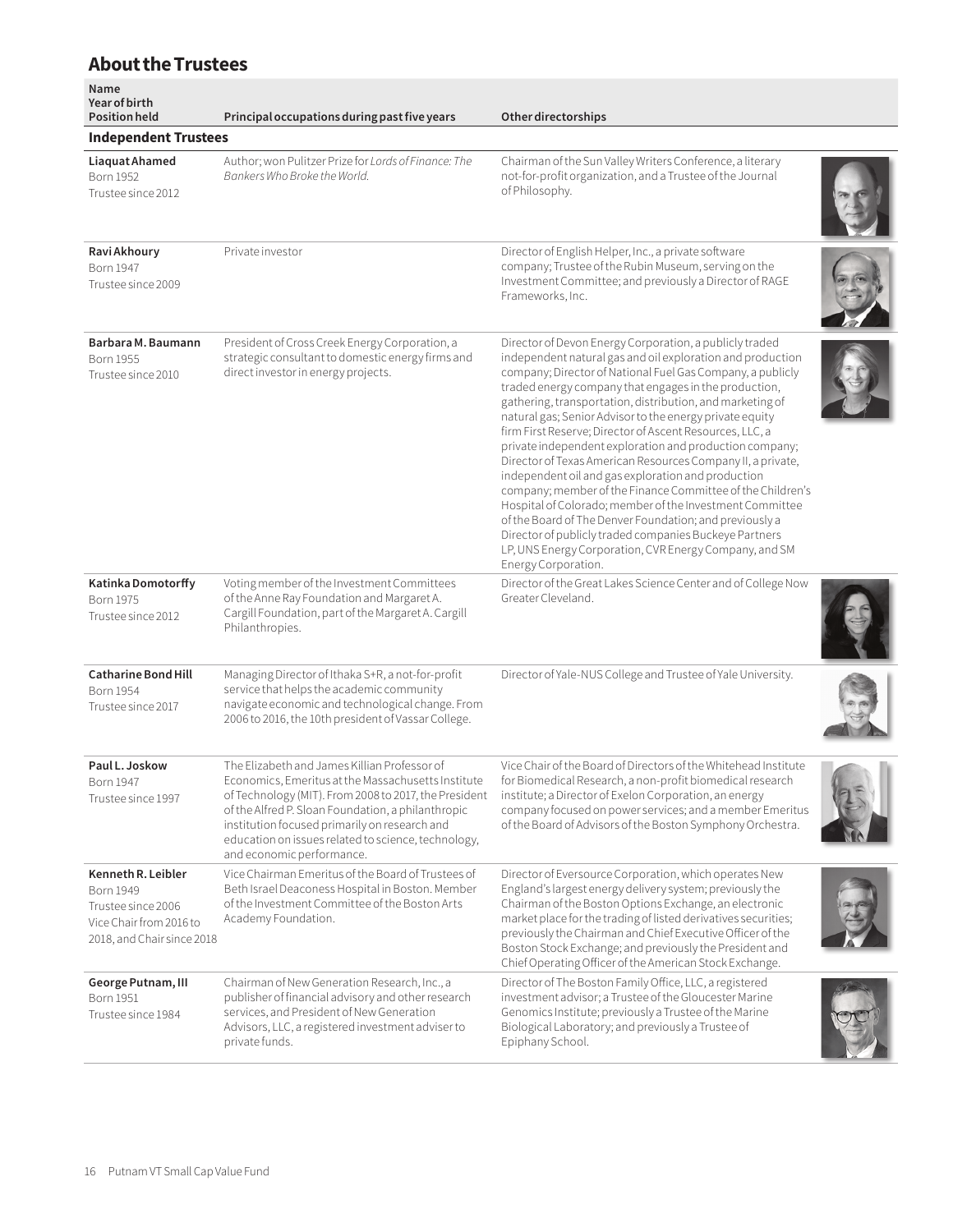| Name<br><b>Year of birth</b><br><b>Position held</b>                                                                                          | Principal occupations during past five years                                                                                                                                                                                                                                                                                                                                                                                                                                                                                                                                      | <b>Other directorships</b>                                                                                                                                                                                                                                                                                                                                                                                                                                                                                                                                                                                                                                                                                                     |  |
|-----------------------------------------------------------------------------------------------------------------------------------------------|-----------------------------------------------------------------------------------------------------------------------------------------------------------------------------------------------------------------------------------------------------------------------------------------------------------------------------------------------------------------------------------------------------------------------------------------------------------------------------------------------------------------------------------------------------------------------------------|--------------------------------------------------------------------------------------------------------------------------------------------------------------------------------------------------------------------------------------------------------------------------------------------------------------------------------------------------------------------------------------------------------------------------------------------------------------------------------------------------------------------------------------------------------------------------------------------------------------------------------------------------------------------------------------------------------------------------------|--|
| Manoj P. Singh<br>Born 1952<br>Trustee since 2017                                                                                             | Until 2015, Chief Operating Officer and Global<br>Managing Director at Deloitte Touche Tohmatsu,<br>Ltd., a global professional services organization,<br>serving on the Deloitte U.S. Board of Directors<br>and the boards of Deloitte member firms in China,<br>Mexico, and Southeast Asia.                                                                                                                                                                                                                                                                                     | Director of Abt Associates, a global research firm working<br>in the fields of health, social and environmental policy, and<br>international development; Trustee of Carnegie Mellon<br>University; Director of Pratham USA, an organization<br>dedicated to children's education in India; member of the<br>advisory board of Altimetrik, a business transformation and<br>technology solutions firm; and Director of DXC Technology, a<br>global IT services and consulting company.                                                                                                                                                                                                                                         |  |
| Mona K. Sutphen<br>Born 1967<br>Trustee since 2020                                                                                            | Senior Advisor at The Vistria Group, a private<br>investment firm focused on middle-market<br>companies in the healthcare, education, and<br>financial services industries. From 2014 to 2018,<br>Partner at Macro Advisory Partners, a global<br>consulting firm.                                                                                                                                                                                                                                                                                                                | Director of Unitek Learning, a private nursing and medical<br>services education provider in the United States; Director<br>of Pattern Energy Group LP, a private renewable energy<br>company; previous Director of Pattern Energy, a publicly<br>traded renewable energy company; Board Member,<br>International Rescue Committee; Co-Chair of the Board<br>of Human Rights First; Trustee of Mount Holyoke College;<br>and member of the Advisory Board for the Center on Global<br>Energy Policy at Columbia University's School of International<br>and Public Affairs.                                                                                                                                                    |  |
| <b>Interested Trustee</b>                                                                                                                     |                                                                                                                                                                                                                                                                                                                                                                                                                                                                                                                                                                                   |                                                                                                                                                                                                                                                                                                                                                                                                                                                                                                                                                                                                                                                                                                                                |  |
| Robert L. Reynolds*<br>Born 1952<br>Trustee since 2008 and<br>President and Chief<br>Executive Officer of<br>Putnam Investments<br>since 2008 | President and Chief Executive Officer of Putnam<br>Investments; member of Putnam Investments'<br>Board of Directors; and Chair of Great-West Lifeco<br>U.S. LLC. Prior to 2019, also President and Chief<br>Executive Officer of Great-West Financial, a financial<br>services company that provides retirement savings<br>plans, life insurance, and annuity and executive<br>benefits products, and of Great-West Lifeco U.S. LLC,<br>a holding company that owns Putnam Investments<br>and Great-West Financial, and a member of<br>Great-West Financial's Board of Directors. | Director of the Concord Museum; Director of the Dana-Farber<br>Cancer Institute; Director of the U.S. Ski & Snowboard<br>Association Foundation; Chairman of the Boston Advisory<br>Board of the American Ireland Fund; National Council<br>Co-Chairman of the American Enterprise Institute; Executive<br>Committee Member of the Greater Boston Chamber of<br>Commerce; member of the U.S. Chamber of Commerce,<br>Center for Capital Markets Competitiveness; Chairman of the<br>Massachusetts High Technology Council; member of the Chief<br>Executives Club of Boston; member of the Massachusetts<br>General Hospital President's Council; and previously the<br>Chairman of the Massachusetts Competitive Partnership. |  |

\*Mr. Reynolds is an "interested person" (as defined in the Investment Company Act of 1940) of the fund and Putnam Investments. He is President and Chief Executive Officer of Putnam Investments, as well as the President of your fund and each of the other Putnam funds.

The address of each Trustee is 100 Federal Street, Boston, MA 02110.

As of December 31, 2021, there were 100 Putnam funds. All Trustees serve as Trustees of all Putnam funds.

Each Trustee serves for an indefinite term, until his or her resignation, retirement at age 75, removal, or death.

### **Officers**

In addition to Robert L. Reynolds, the other officers of the fund are shown below:

**James F. Clark** *(Born 1974)* Vice President and Chief Compliance Officer *Since 2016* Chief Compliance Officer and Chief Risk Officer, Putnam Investments, and Chief Compliance

**Nancy E. Florek** *(Born 1957)* Vice President, Director of Proxy Voting and Corporate Governance, Assistant Clerk, and Assistant Treasurer *Since 2000*

**Michael J. Higgins** *(Born 1976)* Vice President, Treasurer, and Clerk *Since 2010*

Officer, Putnam Management

**Jonathan S. Horwitz** *(Born 1955)* Executive Vice President, Principal Executive Officer, and Compliance Liaison *Since 2004*

**Richard T. Kircher** *(Born 1962)*

Vice President and BSA Compliance Officer *Since 2019* Assistant Director, Operational Compliance, Putnam Investments and Putnam Retail Management

**Martin Lemaire** *(Born 1984)* Vice President and Derivatives Risk Manager *Since 2022* Risk Manager and Risk Analyst, Putnam Investments

**Susan G. Malloy** *(Born 1957)* Vice President and Assistant Treasurer *Since 2007* Head of Accounting and Middle Office Services, Putnam Investments and Putnam Management

**Alan G. McCormack** *(Born 1964)* Vice President and Derivatives Risk Manager *Since 2022*  Head of Quantitative Equities and Risk, Putnam Investments

**Denere P. Poulack** *(Born 1968)* Assistant Vice President, Assistant Clerk, and Assistant Treasurer *Since 2004* 

**Janet C. Smith** *(Born 1965)* Vice President, Principal Financial Officer, Principal Accounting Officer, and Assistant Treasurer *Since 2007* Head of Fund Administration Services, Putnam Investments and Putnam Management

#### **Stephen J. Tate** *(Born 1974)*

Vice President and Chief Legal Officer *Since 2021* General Counsel, Putnam Investments, Putnam Management, and Putnam Retail Management

**Mark C. Trenchard** *(Born 1962)* Vice President *Since 2002* Director of Operational Compliance, Putnam Investments and Putnam Retail Management

The principal occupations of the officers for the past five years have been with the employers as shown above, although in some cases they have held different positions with such employers. The address of each officer is 100 Federal Street, Boston, MA 02110.